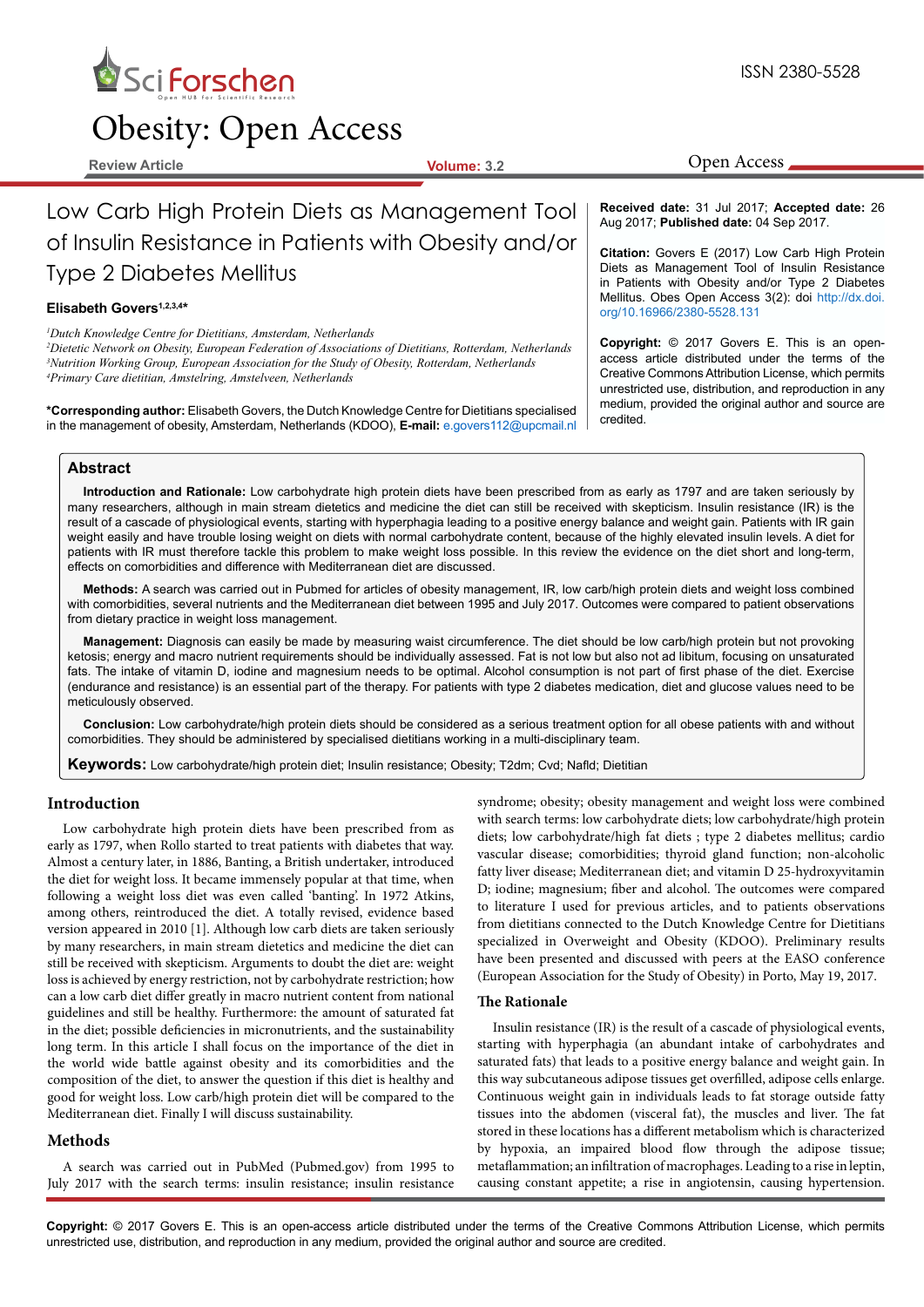

On the other hand drop in adiponectin, influencing hyperlipidemia and insulin resistance; and elevated insulin-sensitizing and anti-inflammatory adipokines. The rise in pro-inflammatory cytokines like TNF-α interferes with insulin receptor signalling, and among many others, IL-6, involved in glucose and lipid metabolism [2-4]. IR is a pathological condition in which cells fail to respond normally to the hormone insulin. When the body produces insulin under conditions of IR, the cells are unable to use insulin effectively, leading to prolonged high blood sugar values and further weight gain. Beta cells in the pancreas subsequently increase their production of insulin, further contributing to a high blood insulin level. This often remains undetected and leads to impaired glucose tolerance and eventually to type 2 diabetes [5,6]. Patients with IR gain weight easily and have trouble losing weight on diets with a normal carbohydrate content, because of the highly elevated insulin levels. A diet for patients with IR must therefore tackle this problem to make weight loss possible [7-9].

## **Prevalence**

The prevalence of IR in the obese and overweight population is larger than is usually estimated and IR is in primary practice often not considered as the leading health problem which causes comorbidities. As shown in the CARDIA study IR is present in 7.7% of Caucasian and 11.9% of black individuals with a BMI lower than  $25/kg/m^2$  [10]. In obese subjects, these figures are 33.6% and 41.3% respectively. The majority of individuals with obesity develop IR, and may have dyslipidemia, gout, hypertension, cardiovascular disease or type 2 diabetes, PCOS or other fertility problems. An estimated 10-25% of obese individuals are the so-called metabolically healthy. They have still, for unknown reasons, preserved their insulin sensitivity [11]. When in obese subjects besides hypertension, dyslipidemia, IGT and type 2 diabetes non-traditional cardio metabolic factors like VAT, LM, RMR, RER, TC, LDL, HOMA-IR were considered the number of comorbidities rose from 13 to 80%. There were no significant differences between overweight and obese in %fat; VAT; lipids/ GLUC; insulin; leptin; or cortisol. The obese had higher FM, LM, RMR, and estradiol; males had greater LM, RMR, and TRG (p<0.01); females had greater %fat, and leptin (p<0.001). No significant sex differences were found in RER, estradiol, insulin, or cortisol levels(p>0.05) [12,13]. To establish what actual insulin levels in a non- study population are, a family physician in the Netherlands invited her patients randomly to come to the practice in a fasting state. She measured the insulin levels at fasting, after a breakfast of 60 grams of carbohydrates; 2.5 hours after breakfast and after a lunch with the same amount of carbohydrates. Her data show that even in young people insulin levels can stay elevated for 2.5 hours after a meal. In obese and diabetic subjects the levels were even higher (Table 1) [14]. The levels measured were much higher than published in several studies [15,16]. Even adolescents can already be insulin resistant [17].

#### **Risk of IR related to Lifestyle and Nutrition**

IR is promoted by smoking and a sedentary lifestyle [18-22]. Food substances that have been linked to the risk of developing IR are: high carbohydrate diets [23,24]; high content of saturated fat [23]; high intake of free fatty acids and triglycerides [25]; a low fibre content [26]; diets with a high glycaemic load [27]; take away meals [28,29]; starch, rich in amylopectin [30]; a low vitamin D status [31,32]; and a high intake of fructose [33-35] (Table 2). Especially starch is a compound that needs further examination. Starch in all food products is built up of two elements: amylose and adiponectin. Products that contain more amylose are less harmful in relation to developing IR [36,37]. Ideally speaking starch contains 30% amylose. In many products this is not the case, for instance in many species of rice, with the exception of brown and basmati rice. Risotto and sushi rice and other sticky rice species, for example, have a low amylose content, and therefore eating them on a regular basis adds to the risk of developing IR. Quinoa is also low in amylose, average 12%.

Many of these products have become popular through websites of foodies and restaurants. Trendy as well as traditional food styles, rich in starch with low amylose content, therefore, can lead to promotion of IR in the general population, especially when consumers have a sedentary lifestyle and stress, as is common in many in the working force. Large amounts of fructose, as consumed by many in fruit juices, and in large quantities of fruit, under the presumption that fruit is healthy and one cannot eat enough of it, are a risk too. The effects of starch and fructose make clear that foods that are quite popular among great groups of higher educated people with a western lifestyle, but also foods that have a place within the Mediterranean diet, can be harmful if consumed in large quantities on a regular basis. On the other hand the daily consumption of dairy products prevents IR. Pereira found that dairy consumption was inversely associated with the incidence of all IRS components among overweight individuals

**Table 1:** Glucose and Insulin values in at random selected patients. Patients with normal values of glucose mmol/l; insulin mU/l

| <b>Patient A</b>                                                                          | <b>Fasting</b> | $\frac{1}{2}$ h. after Break<br>fast | $2\frac{1}{2}$ h. After<br><b>Break fast</b> | <b>After</b><br>Lunch |  |
|-------------------------------------------------------------------------------------------|----------------|--------------------------------------|----------------------------------------------|-----------------------|--|
| Glucose mmol/l                                                                            | 4.8            | 7.0                                  | 4.8                                          | 6.2                   |  |
| insulin mUI/I                                                                             | 6.5            | 63.8                                 | 6.6                                          | 36.8                  |  |
| Patients with normal values after 2 1/2 hrs                                               |                |                                      |                                              |                       |  |
| <b>Patient B</b>                                                                          | <b>Fasting</b> | $\frac{1}{2}$ h. after Break<br>fast | $2\frac{1}{2}$ h. After<br><b>Break fast</b> | After<br>Lunch        |  |
| Glucose mmol/l                                                                            | 5.0            | 7.6                                  | 4.8                                          | 5.4                   |  |
| insulin mUI/I                                                                             | 5.2            | 154                                  | 8                                            | 95                    |  |
| Patient 17 Years. Insulin stays elevated, plus accumulating effect                        |                |                                      |                                              |                       |  |
| <b>Patient C</b>                                                                          | <b>Fasting</b> | $\frac{1}{2}$ h. after Break<br>fast | $2\frac{1}{2}$ h. After<br><b>Break fast</b> | After<br>Lunch        |  |
| Glucose mmol/l                                                                            | 4.7            | 6.3                                  | 5.2                                          | 7.6                   |  |
| insulin mUI/I                                                                             | 6.9            | 96.6                                 | 76.6                                         | 180                   |  |
| Patient 45 years. Obese                                                                   |                |                                      |                                              |                       |  |
| <b>Patient D</b>                                                                          | <b>Fasting</b> | $\frac{1}{2}$ h. after Break<br>fast | $2\frac{1}{2}$ h. After<br><b>Break fast</b> | After<br>Lunch        |  |
| Glucose mmol/l                                                                            | 4.9            | 7.6                                  | 48                                           | 70                    |  |
| insulin mUI/I                                                                             | 10.6           | 228.3                                | 164.4                                        | 2824                  |  |
| Patient 56 years. High insulin values and high post prandial glucose<br>(type 2 diabetes) |                |                                      |                                              |                       |  |
| <b>Patient E</b>                                                                          | <b>Fasting</b> | $\frac{1}{2}$ h. after Break<br>fast | $2\frac{1}{2}$ h. After<br><b>Break fast</b> | After<br>Lunch        |  |
| Glucose mmol/l                                                                            | 4.5            | 14                                   | 7.2                                          | 9.8                   |  |
| insulin mUI/I                                                                             | 24.1           | 280                                  | 90                                           | 160                   |  |

#### **Table 2:** Clinical parameters.

| $\blacktriangleright$ Hypertension                   | $\blacktriangleright$ Elevated oestrogen                                  |  |
|------------------------------------------------------|---------------------------------------------------------------------------|--|
| $\blacktriangleright$ Dyslipidemia                   | $\blacktriangleright$ Fertility problems                                  |  |
| $\blacktriangleright$ I ow HDI                       | Low testosterone                                                          |  |
| $\blacktriangleright$ Elevated LDL and triglycerides | $\blacktriangleright$ Reduced thyroic gland function                      |  |
| <b>PCOS</b><br>(policystic<br>ovarian<br>syndrome)   | Sleep apnoea                                                              |  |
| NAFLD (non-alcoholic fatty liver<br>disease)         | Gout                                                                      |  |
| Impaired glucose tolerance and<br>type 2 diabetes    | $\blacktriangleright$ Increased activity of mast cells<br>in the duodenum |  |
| $\triangleright$ Osteo artritis                      | $\blacktriangleright$ Vit D deficiency                                    |  |
| $\blacktriangleright$ Fatique                        | Emotional instability                                                     |  |
| $\blacktriangleright$ Increased risk of infections   |                                                                           |  |
|                                                      |                                                                           |  |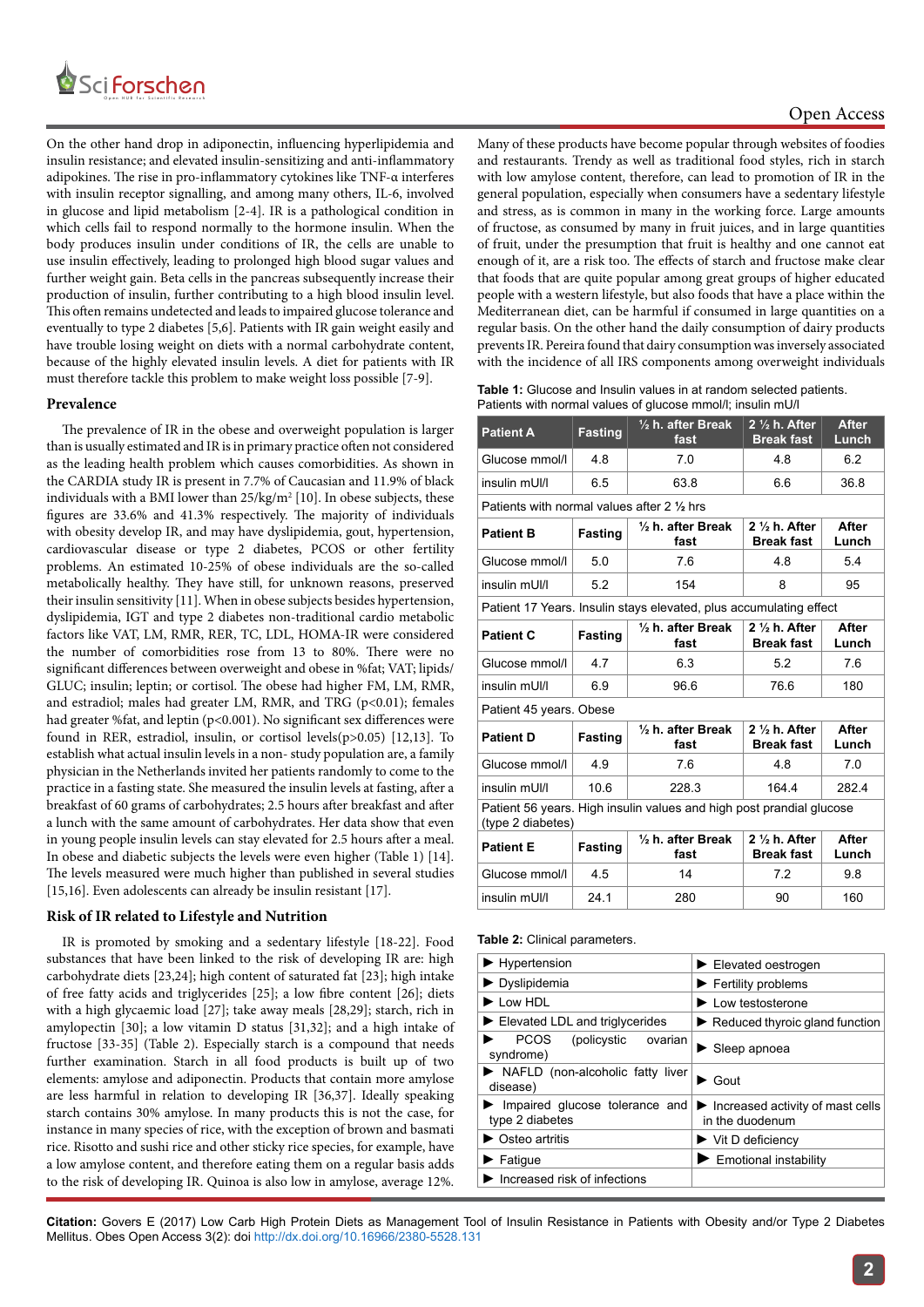

 $(BMI \geq 25 \text{ kg/m}^2 \text{ at baseline})$  [10]. The change of developing IR syndrome (2 or more components) was 72% lower (odds ratio, 0.28; 95% confidence interval, 0.14-0.58) when overweight individuals consumed ≥35 times dairy per week compared to those with the lowest consumption: <10 times per week. Each daily occasion of dairy consumption was associated with a 21% lower risk of IRS (odds ratio, 0.79; 95% confidence interval, 0.70- 0.88). These associations were similar for blacks and whites and for men and women. For leaner individuals  $(BMI < 25kg/m<sup>2</sup>)$  these associations were not found. Other dietary factors, including macronutrients and micronutrients, could not explain the association between dairy intake and IRS.

## **Diagnosis in daily practice**

It is important for physicians, dietitians, nurse practitioners and other HP's to recognise IR at an early stage, because if IR is diagnosed early appropriate measures can be taken. The presence of metabolic syndrome is a solid sign of IR: high blood pressure, elevated total cholesterol or LDL cholesterol, a low HDL cholesterol, and impaired glucose tolerance are caused by IR; and are in many cases reversible if treatment is started straight away (Table 3). Less known but easy to establish IR, is the history of weight loss attempts and relapse a patient has. But, the easiest way to diagnose IR is measuring the waist circumference. For men a waist of ≥94 cm or 37 inches; and for female a waist ≥88 cm or 34 inches is a clear sign of IR [38]. Waist circumference is dominant over weight and BMI. The location of the waist measurement should be just below the lowest rib, and not halfway the lowest rib and the upper rim of the pelvis, because this location correlates better with high blood pressure, cholesterol, IR, impaired glucose tolerance and T2 DM [39], and may therefore be an easy and cheap diagnostic tool in daily practice, thus avoiding costly and in primary care impractical measurements like a fasting insulin level. Han found that even people with a BMI over 23 kg/m<sup>2</sup> already had one comorbidity related to IR [40]. Weighing and measuring the waist circumference of patients who come in with signs of metabolic syndrome, even with normal weight is therefore advisable as standard procedure. One of the pitfalls in taking BMI as diagnostic tool is that people of oriental/ Asian origin have a lower BMI as normal value. For Asian populations, the suggested BMI categories are as follows:  $18.5-23$  kg/m<sup>2</sup> increasing but acceptable risk; 23–27.5 kg/m<sup>2</sup> increased risk; and ≥27.5 kg/m<sup>2</sup> high risk [41,42]. Cut-off points of waist circumference in Asians were set by the International Diabetes Federation for South Asians, Chinese and Japanese on >90 cm for men and >80 cm for women [43]. Because in Western countries the correct weight and waist cut-off points for patients of Asian origin are not always used obesity and IR are underestimated in this population.

#### **Management**

The presumption is that anyone can lose weight on any diet that restricts energy intake [44]. In fact, many patients want to lose weight, but fail to reach even the point of ≥5% weight loss, similar as we found in a prospective cohort of 1546 patients (Table 4) [45,46]. This problem is well known in patients with IGT and type 2 diabetes [47]. Even though we know that greater weight loss improves long-term maintenance [48] and metabolic functions, e.g. pancreas function [49]**.** For years many health professionals have doubted the motivation of their patients, thus explaining the low success rates, instead of doubting the effectiveness of the treatment. But, if the treatment fails, we should attribute that not only to the patient but also to the therapy. Diet is in weight management the most significant conservative treatment option and evidence based effective [50-54], but not every diet is fit for everyone. If patients fail to lose substantial weight and suffer from relapse in many cases, the therapy, in this case the diet, could be false. Several studies have pointed out that low carb/high protein diets lead to more substantial weight loss [55-58].

## **Treatment goals**

Treatment goals are: firstly to improve insulin sensitivity through 10- 15% weight loss (20-25% in morbid obesity) [59,60]; and loss of ≥10% waist circumference; secondly to improve comorbidities and blood parameters, including lowering or stopping medication for comorbidities; thirdly the increase of fat free mass; improvement of quality of life, sleep and physical and mental condition, and finally a weight maintenance of 5 years [45,61] (Table 5). To reach weight maintenance in insulin resistant patients, they need to understand how their body functions, what is different because of IR and how they can control that. Each kilo of weight loss will improve comorbidities [62]. A weight loss of >5% is necessary for beneficial effects on HbA1c, lipids, and blood pressure [63].

## **Energy expenditure**

The answer lies in the changed metabolism due to IR [1-4]. The high insulin production causes more fat storage and prevents weight loss. Each time a person with IR eats carbohydrates the insulin level goes up to the levels as shown in Table 1. And, because insulin not only makes it possible for glucose to enter the cells, but also promotes fat storage, patients can gain weight by eating carbohydrates in normal quantities. A low carbohydrate content of around 6 grams per meal does not create release of insulin. When the insulin levels stay low and there is an energy deficit, fat can be released from the fatty tissue. But, a low carbohydrate diet is no magical bullet. The normal law of energy expenditure stays intact: if a patient consumes a diet that is not low enough in calories, or is not close

#### **Table 3:** Food linked to promotion of insulin resistance.

| High carbohydrate diets         | Diets with high glykemic load |
|---------------------------------|-------------------------------|
| High content of saturated fat   | High intake of fructose       |
| High intake of free fatty acids | Take away meals               |
| High intake of triglycerides    | Starch rich in amylopectin    |
| Low fibre intake                | Low vitamin D intake          |

#### **Table 4:** Weight loss after 6 months treatment.

| >5% weight loss                             | <3% or no weight loss                       |  |
|---------------------------------------------|---------------------------------------------|--|
| $\blacktriangleright$ Low energy diet 29,1% | $\blacktriangleright$ Low energy diet 41,7% |  |
| $\triangleright$ RGV 34,2%                  | RGV 35,9%                                   |  |
| $\blacktriangleright$ Low fat diet 28,6%    | $\blacktriangleright$ Low fat diet 28.8     |  |
| $\blacktriangleright$ Low carb diet 46,1%   | $\blacktriangleright$ Low carb diet 28,8%   |  |
| >5% loss of waist circumference             | <3% loss of waist circumference             |  |
| $\blacktriangleright$ Low energy diet 40%   | $\blacktriangleright$ Low energy diet 37,9% |  |
| <b>RGV 38%</b>                              | ▶ RGV 35,8%                                 |  |
| $\blacktriangleright$ I ow fat diet 25%     | $\blacktriangleright$ I ow fat diet 62%     |  |
| I ow carb diet 57%                          | Low carb diet 42,8                          |  |

N= 1546; ref. 46; RGV: Dutch Dietary Guidelines for the Healthy population.

**Table 5:** Treatment goals.

- **►** Improvement of insulin sensitivity
- **►** 10-15% weight loss (20-25% in morbid obesity)
- **►** Loss of ≥10% of waist circumference

**►** Improving comorbidities and blood parameters, including lowering or stopping medication for comorbidities

- **►** Increase of fat free mass
- **►** Improvement of quality of life and sleep
- **►** Improvement of physical and mental condition
- **►** Weight maintenance 5 years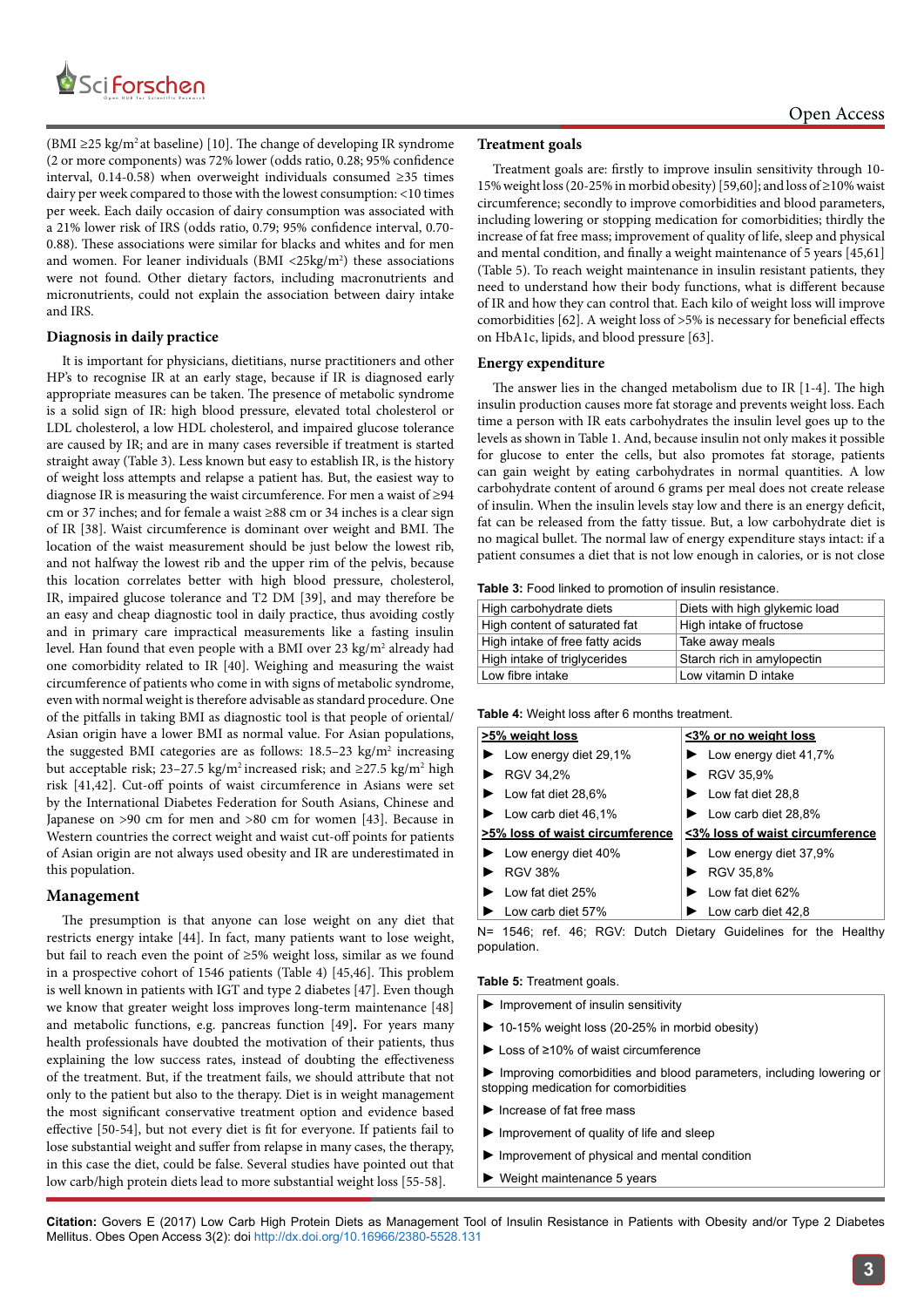

enough to the RMR, or less than 600 calories deficit of the usual intake, weight loss will not occur [51,60]. The energy demand should therefore be individually assessed per patient. And additionally, a diet too low in protein or fat will prevent weight loss because the diet induced energy expenditure is too low. A weight loss of 500 grams per week is good. In the first phase patients may lose much more, kilos per week, due to the loss of liquids, which always takes place when people start to eat less carbohydrates.

## **Diet and exercise**

Weight loss is achieved through a combination of decrease of the carbohydrate intake and increase of the protein intake (Table 6) [55]. In the first phase a strict carbohydrate restriction and high protein intake is advised for 8 weeks to 3-6 months, dependent on the progress of weight loss, loss of WC and improvement of comorbidities [55, 62-65]. Diet induced weight loss leads to better insulin sensitivity and should therefore be the most important objective in obesity management [66]. The aim is to bring the high release of insulin down. This also applies to obese patients with type 2 DM [67-70]. When weight loss results – and improvement of comorbidities - are sufficiently achieved the second phase is a less strict carb restriction, of around 50-100 grams per day, still high protein, for 3-6 months. Good results on low carbohydrate diets can be seen with an intake of 50-100 grams. An individual assessment of the carbohydrate and protein intake is necessary to determine the right content of the diet to make weight loss possible. In the maintenance phase the carbohydrate level can be elevated till weight loss stops. Sufficient protein intake stays necessary.

Exercise is an important part of the treatment. Resistance training combined with a calorie restriction leads to reduced VLDL cholesterol, triglycerides, and systolic and diastolic blood pressure [71,72]. Exercise training added to a calorie restriction leads to better physical functioning and less loss of muscle [73].

## **Carbohydrates**

A carbohydrate restriction does not need to be lower than 36 grams per day, spread over 6 moments. 36 grams is the absolute physiological minimum the brain and erythrocytes need to function. In this way the pancreas is not forced to produce extra insulin. Since weight loss is promoted sufficiently this way, a lower intake of carbohydrates which would also promote ketosis, is not advisable. Carbohydrate requirement should be individually calculated. The more obese the patients the better they feel on a low carbohydrate intake of around 50 grams for a long period. For example: for many patients a restriction of 75 grams is a large reduction of the daily intake in carbohydrates (Table 7) [74]. The challenge lies more in having enough variety in the diet and dealing with social events and in the workplace than in the restriction itself. Kirk and colleagues defined moderately low carb as 30-40% of energy, with the carbohydrate content depending on the energy intake [75]**.** However, 40% of a 1600 calorie diets 160 grams, for many women a normal daily intake. This is *de facto* not a low carb diet and it will not make a difference with an energy restricted diet. Therefore it will not have desired results in patients with IR.

One of the problems connected with obesity is carbohydrate craving. Some patients with a mild eating disorder have less craving due to a low

| <b>Nutrient</b> | <b>Content</b>                                                                                                              | <b>Quantity</b>                                                                                                           |
|-----------------|-----------------------------------------------------------------------------------------------------------------------------|---------------------------------------------------------------------------------------------------------------------------|
| Energy          | Individually assessed                                                                                                       | 600 calories deficit of usual intake                                                                                      |
| Protein         | Individually assessed; large intake of dairy; egg, fish, chicken;<br>shell fish; moderate red meat; Pulses in phase 2 and 3 | At least 1.0 g/kg actual weight up to 1.2 g/kg actual weight, evenly<br>spread over three meals; comparable to: 30-30-30. |
| Leucine         | From protein                                                                                                                | 3 grams per meal                                                                                                          |
|                 |                                                                                                                             | Phase 1:36 grams                                                                                                          |
| Carbohydrates   | 3 phases (Table 7); phase 2 and 3 individually assessed                                                                     | Phase 2: 50-100 grams                                                                                                     |
|                 |                                                                                                                             | Phase 3: 75-125 grams                                                                                                     |
| Fat             | Individually assessed                                                                                                       | Promotion of PUFA and MUFA                                                                                                |
| Fibre           | From vegetables, nuts, fruit, pulses; grains                                                                                | Per day: vegetables large portion 2 times; 25 grams of nuts;                                                              |
|                 |                                                                                                                             | 1 or 2 servings of fruit                                                                                                  |
| Alcohol         | Total restriction in phase 1; very modest in phase 2 and 3                                                                  | Phase 2 and 3: 1 glass of wine twice a week                                                                               |
| Vitamin D       | Suppletion                                                                                                                  | 400-800 IU (10-20 mcg/day)                                                                                                |
| lodine          | Suppletion can be necessary: iodine piccolinate                                                                             | 150 mcg/day                                                                                                               |
| Magnesium       | Meat, fish, dairy, cheese, vegetables, pulses, potatoes and grains                                                          | $300$ mg/day                                                                                                              |
| Exersize        | Combination of resistance training and fitness                                                                              | 30-60 minutes per day                                                                                                     |

**Table 6:** Elements of the low carb/high protein diet.

**Table 7:** Levels of carbohydrate restriction.

| Phase 1                                                                                                                                          |
|--------------------------------------------------------------------------------------------------------------------------------------------------|
| Weight loss; improvement of comorbidities                                                                                                        |
| Very strong carbohydrate restriction 36 grams; 3 meals & 3 snacks of 6 grams carbohydrates                                                       |
| Minimum duration 8 weeks, or more if IR is severe, up to 6 months.                                                                               |
| Phase 2*                                                                                                                                         |
| Weight loss; improvement of comorbidities                                                                                                        |
| Strong carbohydrate restriction 50-100 grams; 3 meals & 3 snacks 8-16 grams carbohydrates                                                        |
| Duration 6 months to 2 years, dependent on desired weight loss.                                                                                  |
| Phase 3*                                                                                                                                         |
| Maintenance phase; stable phase of comorbidities                                                                                                 |
| Moderate carbohydrate restriction 75-125 grams; 3 meals & 3 snacks 8-20 grams carbohydrates. Elevate carbohydrate intake till weight loss stops. |
| Amount of carbohydrates dependent on weight maintenance.                                                                                         |
| carbohydrate content of the diet needs to be assessed individually for each patient                                                              |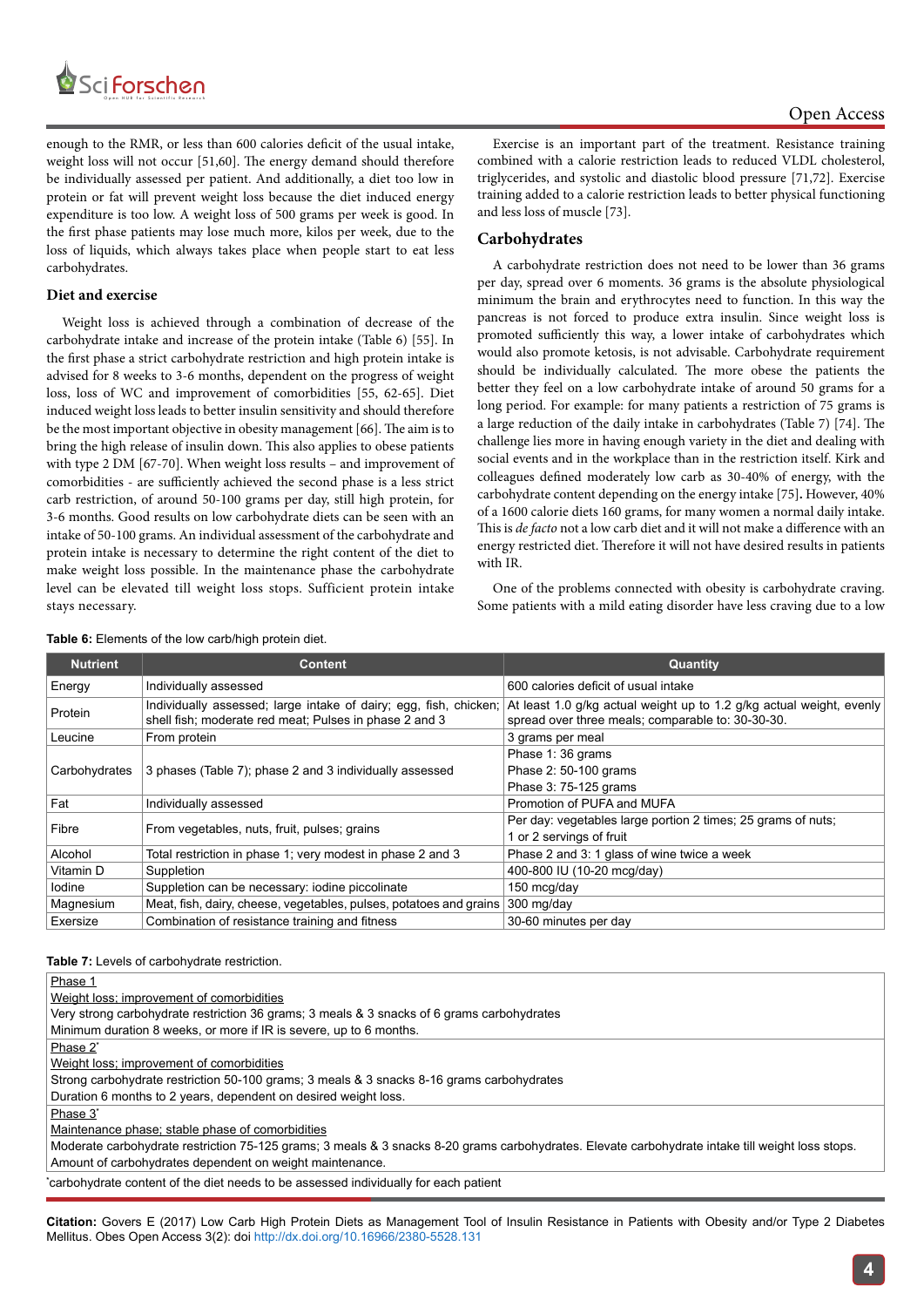

carbohydrate diet, because insulin promotes craving. They feel more relaxed and less hungry, and experience more control over their eating behaviour. An estimate of 30% of obese patients seeking help has a mild or more severe eating disorder (BED, DSM-5), compared to 2-3% in the normal population [76]. For patients with severe eating disorders a carbohydrate restricted diet lower than 100 grams is not a treatment option. These patients need to get cognitive behavioural therapy (CBT) first. Some of the medication used in the therapy enhances weight loss, although most therapies for BED do not lead to weight loss [77,78].

## **Low carb diets for patients with type 2 DM**

Low carbohydrate diets are effective to reduce fasting glucose and HBA1C levels in patients with type 2 diabetes mellitus [79] as well as to reduce visceral fat [80]. It should be the first option in patients with *de novo* T2DM. Especially in patients that have high glucose values and HBA1C, or patients that face insulin therapy, and have trouble losing weight a low carbohydrate/high protein diet works very well. Finally weight loss is possible and the amount of medication can be lowered. Oral glucose lowering medication like metformin does not lead to hypoglycaemia and can be taken in the same amount, till HBA1C and fasting glucose have diminished to normal values. In many cases patients can stop to take insulin and sulfonium derivates. These medicine can cause hypoglycemia, when not decreased as soon as the patient starts with the diet. It is suggested to stop or lower 24 hour working insulin first, and adjust short working insulin to the amount of carbohydrates in the meal. After 3-4 weeks insulin dosage can be lowered further in small steps per 4 units, similar to the way insulin was started. For better results in terms of weight loss the basal level of the insulin pump needs to be lowered more than rapid insulin dosage. Rapid insulin and medium lasting insulin need to be stopped last and for a short period higher fasting glucose values should be accepted, because they will diminish when weight loss occurs. Patient should record three times a week fasting glucose, before lunch, before dinner and before going to bed. HbA1c should be checked after two months to verify insulin need. High glucose values without fever usually mean that the insulin dosage is too high [81].

## **Protein**

The diet should have 1.2-1.5 grams protein per kg present body weight. Krieger calculated the cut-off point for ideal protein intake during weight loss at 1.05 grams per kilo present body weight, although if the diet was prolonged for more than 12 weeks, this figure rose to 1.2 grams/kilo [82]. The protein requirement needs to be individually assessed. Protein should be evenly spread over three meals preferably 30-30-30 grams per day [83,84]. A high protein diet leads to more satiation and sustains muscle mass [85]. Each meal should contain 3 grams of the essential amino acid leucine. Leucine is present in animal protein, dairy products, nuts, seeds and pulses. Wey protein and casein are in combination with leucine essential for building and maintaining muscle tissue [86]. Leucine prevents decrease of muscle and liver tissue; and it is a part of haemoglobin. Leucine containing products, e.g. dairy, eggs, meat, fish and pulses are therefore an essential part of the diet. The effect of protein rich foods is that they enhance thermogenesis. This effect is bigger in animal protein than in proteins from plants. However, a large intake of meats is not encouraged, preferably the increase in protein intake comes from dairy, fish, poultry, eggs, nuts, seeds and pulses. A high protein diet leads to significantly higher decrease of fat mass after a year; and better weight maintenance [87]. This study also looked into genetic predisposition and found that carriers of the AA genotype (67% of the population) benefit from a high protein diet. A rise of 5% in protein intake and a decrease of 4% in glycaemic index helped maintain weight loss, and promoted even further weight loss and improvement of biomarkers. Even children of the DiOGenes study population benefitted from the changed food behaviour of their parents: their biomarkers also improved [88].

The diet of elderly can be low in protein [89], with an average intake of 0.8 gram/kg, which prevents weight loss and is a risk for sarcopenia, a risk for patients older than 60 years that need to lose weight. For these patients 1.0-1.2 grams of protein per kilo present body weight, evenly spread over the day, combined with a moderate calorie restriction and resistance training is advised [90,91].

## **Fat**

In a low carb/high protein diet the intake of fat is not restricted, although there is no argument for ad libitum consumption. Diets for weight loss will always be calorie restricted and fat has the highest amount of calories per gram. So controlled intake of fat is always necessary and fat needs to be individually calculated. The diet is not low fat however. Lately the discussion about which kind of fat has been enhanced by several publications showing evidence that saturated fat may not be the main cause of CVD [92-95], and may even be beneficial for type 2 diabetes [92,96- 99]. A systematic review and meta-analysis by Pimpin et al. [100] suggests relatively small or neutral overall associations of butter with mortality, CVD, and diabetes. A 14 grams consumption of butter would give a 4% risk reduction. Related to the glucose-insulin homeostasis, Imamura et al. [101] found in a meta-analysis that replacing carbohydrates with PUFA (poli-unsaturated fatty acids) leads to significant lowering of glucose, HBA1C, C peptide, and HOMA-IR. PUFA also significantly improved insulin secretion capacity when replacing carbohydrate, saturated fats or mono-unsaturated fatty acids. The study has limitations due to the small number of trials for some outcomes and the heterogeneity. Industrial trans-fat was associated with all-cause mortality of CVD; ruminant transpalmoleic fat was inversely associated with type 2 diabetes [92].

Omega-3 fatty acids have positive effects on non-alcoholic fatty liver disease (NAFLD), which is a disease resulting from abdominal obesity. DHA (docosahexaenoic acid (22:6  $\omega$  -3)) was superior to EPA (eicosapentaenoic acid (20:5 ω -3)) at attenuating changes in plasma lipids and hepatic injury as a result of Western diet in mice. It reversed dietary effects on hepatic metabolism, oxidative stress, and fibrosis [102]. A systematic review showed omega-3 fatty acids can reduce waist circumference, but have no effect on BMI [103]. Patients with type 2 diabetes who received 520 mg of DHA and EPA had a beneficial effect on waist circumference, glucose, Hb1Ac, leptin, leptin/adiponectin ratio, and lipid profile compared to placebo. In both groups no changes in adiponectin were found; whereas resistin, insulin, and HOMA-IR increased in both groups [104].

To summarise: fat does not need to be restricted but can also not be taken at libitum. Unsaturated fats are preferable over saturated fats for all patients. Omega-3 fatty acids may have positive effects and should be part of the diet, consumed as fatty fish or supplements with fish oil. In a low carb diet there is very little room for products like cookies and biscuits, cake, pie, ice-cream, milkshake and chocolate. This means that a low carb diet automatically is lower in saturated and industrial trans-fat, the latter being defined as a serious risk factor for CVD [92].

## **Vitamins and Minerals**

If vitamin D is deficient in the diet and from sunlight, supplementation is advisable with 400 or 800 IU (10-20 mcg). The relationship between vitamin D 25-hydroxyvitamin D (25[OH]D) and IR, and its comorbidities is still unclear. Because vitamin D plays a role in lipid and glucose metabolism, it is to be expected that a good vitamin D status could be beneficial. Renzaho found evidence that in ethnic groups links between vitamin D deficiency and obesity-related chronic diseases exist, reporting a statistically significant result with a measurement of obesity, T2DM, CVDs, and the metabolic syndrome. However, the strength of the association varied across ethnic groups [105]. Patients with NAFLD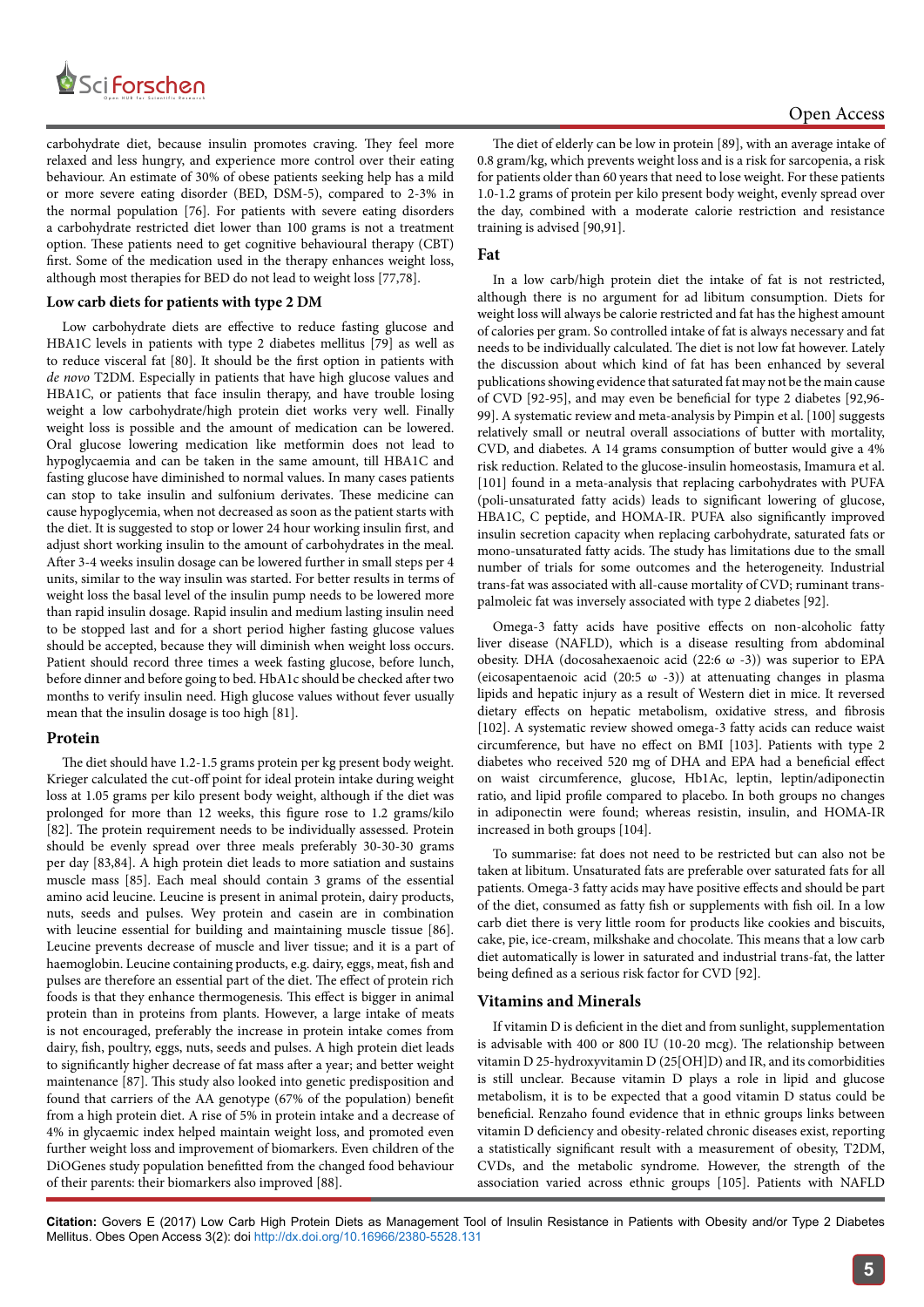

who received a 25 µg vitamin D supplement or placebo combined with a hypo caloric diet had reductions in triglycerides, AST, ALT, insulin and HOMA-IR compared to the placebo group, which meant they had improvements in lipids, liver enzymes and insulin sensitivity [106]. It is also not clear whether low vitamin D status is a cause or an effect of IR and obesity. Therefore supplementation for all obese might not be the ultimate solution for the cure of comorbidities and IR [107,108]. Pannu carried out a systematic review on vitamin D status, where 18 of 23 trials that met the criteria reported an increase in vitamin D status with weight loss, although the increase in 25OHD was smaller than would be expected from a direct mobilization of stores into the circulation [109]. Mallard found no evidence for a dose-response effect of weight loss on the change in serum 25-hydroxyvitamin D [110].

A contributing problem in the assessment of vitamin D studies is, that in different parts of the world synthesis of the vitamin in the human body is absent during half of the year, between October and March e.g. in de the moderate climate of Middle and Northern European countries, including Belgium, Germany, Poland, the United Kingdom, the Netherlands, Scandinavia and so on. Latent vitamin D deficiency is very common is these regions and is in many cases not actively diagnosed.

The diet should contain sufficient magnesium. Since magnesium rich foods are meat, fish, dairy, cheese, vegetables, pulses, potatoes and grains, a deficiency in a low carb/high protein diet is not to be expected. Magnesium has a major role in the regulation of blood pressure. Although not all data are consistent, there is an inverse relationship between magnesium intake and blood pressure, especially when obtained from food rather than that obtained *via* supplements. Moreover magnesium seems to have a positive role in the prevention of diabetes mellitus, obesity, and metabolic syndrome [111].

Iodine is a crucial element in thyroid function. Thyroid hormones are involved in the regulation of metabolism, thermogenesis, food intake, and fat oxidation. Iodine can be obtained by eating sea fish and shellfish, meats, eggs, dairy, seaweed and iodine containing salt. Obesity and thyroid function are closely related. In a group of morbidly obese patients, serum TSH concentration was associated with fasting serum insulin levels and insulin resistance but not with serum leptin levels, body mass index (BMI), fat mass, and lean body mass. The prevalence of overt and subclinical hypothyroidism was high (19.5%). They had higher levels of T3, FT3, T4, and TSH than healthy controls, probably the result of the reset of their central thyrostat at higher level [112]. De Pergola found that progressive accumulation of abdominal fat is associated with an increase in both FT3 and TSH serum levels, independently of insulin sensitivity, metabolic parameters and blood pressure, suggesting that progressive central fat accumulation is associated with a parallel increase in FT3 levels, possibly as an adaptive thermogenic phenomenon [113]. At the same time the control of TSH secretion by free thyroid hormones is possibly impaired in obesity. Knudsen found a positive association between BMI and category of serum TSH (P<0.001) and a negative association between BMI and category of serum free T4 (P<0.001) but not to serum free T3 levels. There was an association between obesity (BMI>30 kg/m(2)) and serum TSH levels (P=0.001) [114]. The role of leptin as a cross-talk between the thyroid gland and the fat cells, and it's role in the genesis of auto immune thyroid failure is still unclear. Fact is that sufficient iodine intake is a point of concern for many.

## **Fiber and Resistant Starch**

Fiber is an important element in any diet. In the low carb/high protein diet fiber may not come from bread, or potatoes, the fiber content of the diet is usually that high that patients seldom complain about intestinal problems. Patients on a Western diet often have a low vegetable consumption. On a low carb/high protein diet they need to eat vegetables twice a day, and fruit once a day. Plus the advice is to take a small serving of nuts, eat pulses once a week and to drink 2 litres per day. When patients consumed beforehand lots of white bread, white pasta and white rice, cookies, sweets and fruit juices, all low in fiber, their intake in fiber has increased through the diet.

Resistant starch is a carbohydrate that is not digested in the [small](https://en.wikipedia.org/wiki/Small_intestine) [intestine](https://en.wikipedia.org/wiki/Small_intestine). Resistant starch (RS) is a natural compound of foods but can also be added as manufactured resistant starch. RS1- is in digestible resistant starch in seeds or legumes and unprocessed whole grains. RS1 from seeds and legumes/pulses has a place within a low carb/high protein diet. It is even advisable to give patients daily portions of seeds and nuts because of the low carbohydrate content, the satiety and the amount of fiber. Pulses are advised once a week in the second phase, which is more often than most patients on a Western diet are used to.

The other groups are: RS2 - indigestible due to starch conformation, as in high [amylose](https://en.wikipedia.org/wiki/Amylose) corn starch; RS3 - is formed when starch-containing foods are cooked and cooled, such as pasta; RS4 – starch that has been chemically modified to resist digestion. RS 1, 2 and 3 are fermented by the large intestinal [microbiota,](https://en.wikipedia.org/wiki/Microbiota) producing [short-chain fatty acids](https://en.wikipedia.org/wiki/Short-chain_fatty_acid), promoting [butyrate](https://en.wikipedia.org/wiki/Butyrate)-producing bacteria, creating a has similar [physiologic](https://en.wikipedia.org/wiki/Physiology)al effect as [dietary fiber](https://en.wikipedia.org/wiki/Dietary_fiber). Consuming it at high doses can lead to [flatulence](https://en.wikipedia.org/wiki/Flatulence). When isolated resistant starch is used to substitute for flour in foods, the glycaemic response of that food is reduced [115,116]. High amylose resistant corn starch was said to be protective against type 2 diabetes mellitus. A claim first acknowledged by the FDA in the USA was almost immediately retrieved with the note ´there is limited credible scientific evidence for a qualified health claim for high-amylose maize resistant starch and reduced risk of type 2 diabetes.

## **Alcoholic Beverages**

Alcohol is discouraged in the first phase of a low carb/high protein diet. Alcohol provides calories which will be metabolised before any other energy source, thus preventing weight loss and lipolysis. Alcoholic beverages are a source of carbohydrates as well, especially beer and liqueurs. If patients can refrain from alcohol for several weeks or months, weight loss can be promoted. In the second phase a glass of wine a couple of times per week can be taken. Another aspect of alcohol is that daily consumption is discouraged because of its relation with breast cancer. A study found nineteen metabolites significantly associated with oestrogen receptor positive (ER+) breast cancer (418 cases): 12 alcohol-associated metabolites, including 7 androgens and α-hydroxyisovalerate (OR: 2.23; 95% CI: 1.50, 3.32); 3 vitamin E (tocopherol) derivatives (e.g., γ-CEHC; OR: 1.80; 95% CI: 1.20, 2.70); butter-associated caprate (10:0) (OR: 1.81; 95% CI: 1.23, 2.67); and fried food-associated 2-hydroxyoctanoate (OR: 1.46; 95% CI: 1.03, 2.07), meaning that prediagnostic serum concentrations of metabolites related to alcohol, vitamin E, and animal fats were moderately strongly associated with ER+ breast cancer risk. No metabolites were significantly associated with ER- breast cancer (144 cases) [117]. For colon cancer a relation with age, male sex and high BMI was found. Intakes of grains, meats, proteins, coffee, alcohol, aspirin, fibre, fruits, and vegetables were not associated with colorectal cancer mortality [118].

## **Difference between Mediterranean Diet and Low Carb/ High Protein Diet**

The Mediterranean Diet was introduced in 1993 by the Harvard School of Public Health and WHO Europe, based on the dietary traditions of Crete, Greece and southern Italy of around 1960. Research had revealed that the rates of chronic disease among populations in these regions were among the lowest in the world, and adult life expectancy was among the highest even though medical services were limited [119,120]. The 'poor' diet of the people of the southern Mediterranean, consisting mainly of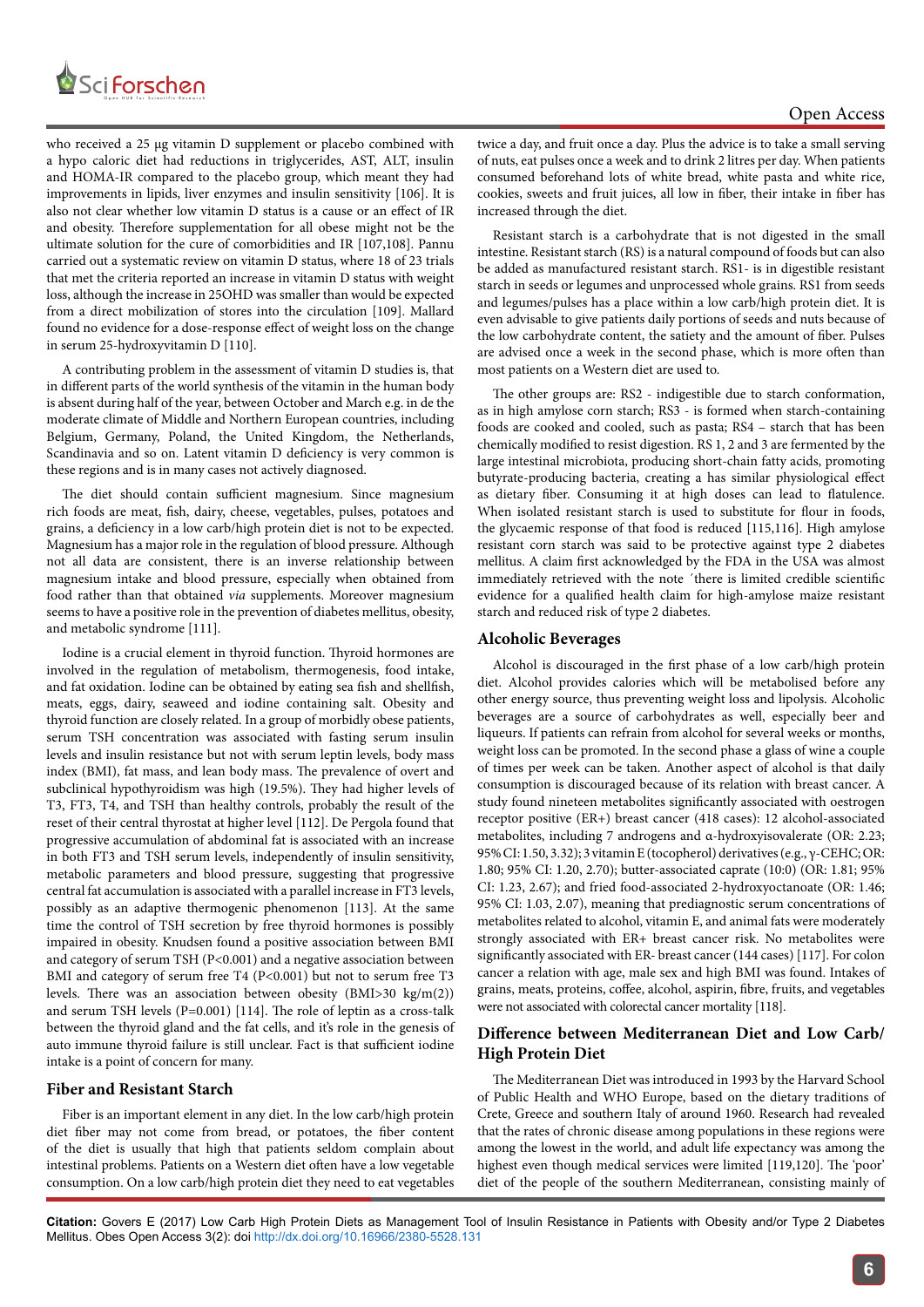

fruits and vegetables, beans and nuts, healthy grains, fish, olive oil, small amounts of dairy, and red wine, proved to be much more likely to lead to lifelong good health than the Western diet [121,122]. Other vital elements of the Mediterranean lifestyle are daily exercise, sharing meals with others, and appreciation for the food. The Mediterranean diet in its original form was the total opposite of 'modern' food and drink habits in industrialized countries, the latter leading to consumption of more meat and other animal products, fewer fresh fruits and vegetables, and more processed convenience foods, with large rates of heart disease, obesity, diabetes, and other chronic diseases as result. In 2008 the Mediterranean Diet was updated by the addition of herbs and spices, for reasons of both health and taste, at the same time contributing to the national identities of various Mediterranean cuisines, as well as the introduction fish and shell fish on the pyramid to be eaten at least two times per week. A central role is for plant foods (fruits, vegetables, grains, nuts, legumes, seeds, olives and olive oil), followed by fish and shellfish, higher in the pyramid are dairy products (yoghurt and cheese), eggs and chicken, whereas the top segment contains red meat and sweets. In Scandinavian countries the Mediterranean diet is interpreted as the Nordic diet; a comparable diet having local product as fatty fish, red fruit, rape seed oil and local grains as main components.

The greatest difference between low carb/high protein and Mediterranean diet lies in the abstinence from starch in the former: IR among other factors is caused by long-term consumption of refined grains in large quantities which demands a stricter approach in reducing carbohydrates. Another difference is the protein content, which is considerably higher in the low carb/high protein diet. The Mediterranean diet however, is great for weight maintenance in patients with IR or type 2 diabetes mellitus. Almost all products in the Mediterranean diet also fit in the low carb/high protein diet. By the public the Mediterranean diet is often interpreted differently than the original: replacing fibre rich potatoes by large dishes of white pasta with tomato sauce is regarded as Mediterranean and therefore healthy, as well as daily consumption of several glasses of wine. Around the Mediterranean sea part of the population has forgotten about healthy eating: in Croatia for example the old eating habits have been replaced by a more Western eating style [123]. Patino-Alanso examined factors that influenced adherence to the Mediterranean diet. Adherence was lower among individuals younger than 49 years of age. The factors associated with improved Mediterranean diet adherence were female sex, age older than 62 years, moderate alcohol consumption, and more than 17 metabolic equivalents (METs)/h/wk of physical exercise. Poorer adherence was associated with males and obesity [124]. Weight loss in both low carb/high protein and Mediterranean diets are beneficial for CVD risk factors [125].

## **Long-term Effects of a Low Carb High Protein Diet**

One of the problems in low carb-high protein diets is their sustainability. For how long can patients keep up with the diet. Several researchers found that low carb-high protein diets lead to significantly more weight loss short term, but differences with other energy restricted diets have disappeared after 60 months [126-128]. This was always presented as a problem and as an argument to refrain from these diets, but in fact it is not. Low carb diets are designed to help patients lose weight that otherwise would not have lost substantial amounts of weight, thus improving their health and postponing or reducing comorbidities. Grieb et al. [129] evaluated the effect of a long-term (>1 year) consumption of a low carb/high fat diet on lipid profile, glycaemic control, and cardiovascular disease risk factors in healthy subjects. Of 31 the dieters enrolled in the study (17 women and 14 men, aged 51.7  $\pm$  16.6 years), 22 adhered to the diet for more than 3 years. The metabolic profiles of most subjects were positive for several indicators, including relatively low concentrations of triacylglycerols, high levels of high-density lipoprotein cholesterol (HDL-C), and normal

ratios of low-density lipoprotein cholesterol/HDL-C and total cholesterol/ HDL-C. In most subjects, plasma concentrations of glucose, insulin, glucagon, cortisol, homocysteine, glycerol, and C-reactive protein were within reference ranges. The HOMA-IR remained below the threshold for diagnosis of insulin resistance [129]. These results were confirmed in a review on short term results (more than 3 months) [130]. Nackers examined a group of obese women and found that fast, moderate and slow weight loss groups differed significantly in mean weight changes at 6 months (-13.5, -8.9, and -5.1 kg, respectively, p<0.001), and the fast and slow groups differed significantly at 18 months (-10.9, -7.1, and -3.7 kg, respectively, p<0.001). No significant group differences were found in weight regain between 6 and 18 months (2.6, 1.8, and 1.3 kg, respectively, p<0.9). The fast and moderate groups were 5.1 and 2.7 times more likely to achieve 10% weight losses at 18 months than the slow group, indicating short- and long-term advantages to fast initial weight loss. Fast weight losers obtained greater weight reduction and long-term maintenance, and were not more susceptible to weight regain than gradual weight losers [131]. One of the outcomes of the DiOGenes study was that a higher protein content of an ad libitum diet improves weight loss maintenance in overweight and obese adults over 12 months [132].

## **Discussion**

This review shows that there is a rationale for prescribing low carbohydrate/high protein diets to patients for weight loss, and for improvement of diabetes management. And, although these diets have been in the commercial domain for most of the time, they should be administered by dietitians because intake of macro nutrients and energy expenditure need to be individually assessed. Another argument for professional handling of these diets in patient care is, that most obese patients in health care have comorbidities, not seldom more than one, that also need to be taken into account. Patients that benefit from a low carbohydrate/high protein diet in many cases are vigorous carbohydrate consumers and need thorough guidance to help them along. A last argument for specialised dietetic care is that obese patients have a troubled relation between food and emotional balance, stress and nutritional knowledge. It is in this complicated field that patients benefit best from individual treatment, that, however, needs to be embedded in a multi-disciplinary setting. Montesi et al. [133] argue that a non-physician lifestyle counsellor would be an asset to an obesity team. I should advocate that we need the highest quality health professionals, because of the complex disease obesity is. I would further emphasize that we need to train dietitians, physicians, nurses, psychologists and physiotherapists in obesity management. We have a dietary approach that works and should be given to more patients, to make them able to lose weight and sustain it. We also need environmental and psychological approaches that can support patients in their lifelong dealing with this chronic disease.

#### **Conclusion**

Low carbohydrate/high protein diets should be considered as a serious treatment option for all obese patients with and without comorbidities. They should be administered by specialised dietitians working in a multidisciplinary team.

## **Strengths and Weaknesses**

A strength of this study is the thorough approach of all the evidence available on management short and long term effects of low carbohydrate high protein diets on weight loss and comorbidities, as well as the research done on different nutrients. A weakness of the study is that no metaanalysis took place to weigh the evidence.

## **Conflict of Interest**

The author has no conflict of interest.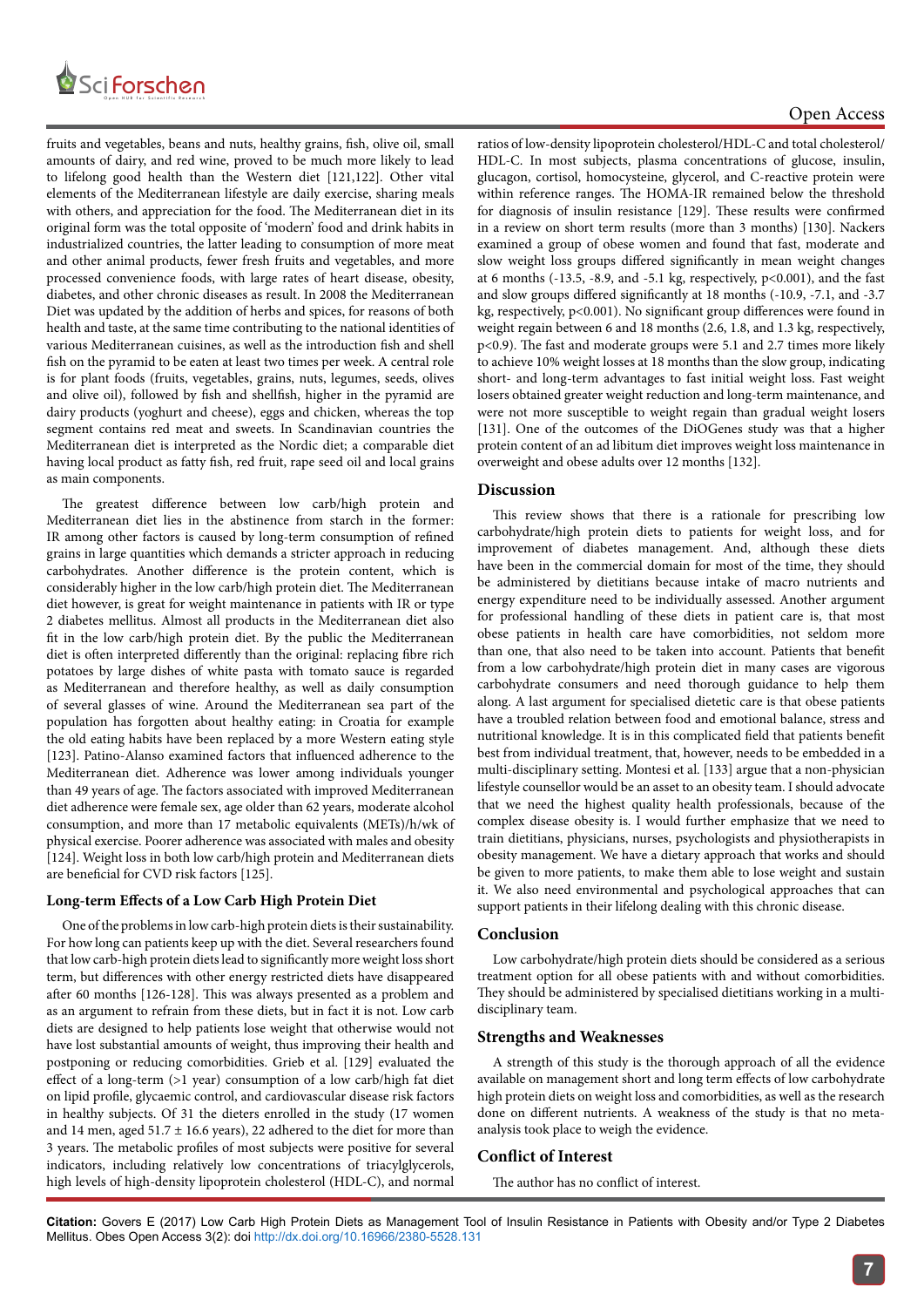

## **References**

- 1. [Westman EC, Feinman RD, Mavropoulos JC, Vernon MC, Volek JC,](https://www.ncbi.nlm.nih.gov/pubmed/17684196)  [et al. \(2007\) Low-carbohydrate nutrition and metabolism. Am J Clin](https://www.ncbi.nlm.nih.gov/pubmed/17684196)  [Nutr 86: 276-284.](https://www.ncbi.nlm.nih.gov/pubmed/17684196)
- 2. [Westman EC, Yancy WS, Mavropoulos JC, Marquart M, McDuffie JR](https://www.ncbi.nlm.nih.gov/pubmed/19099589)  [\(2008\) The effect of a low-carbohydrate, ketogenic diet versus a low](https://www.ncbi.nlm.nih.gov/pubmed/19099589)[glycemic index diet on glycemic control in type 2 diabetes mellitus.](https://www.ncbi.nlm.nih.gov/pubmed/19099589)  [Nutr Metabo 5: 36.](https://www.ncbi.nlm.nih.gov/pubmed/19099589)
- 3. [Frubeck G, Gomez Ambrosi J, Murazabal FJ, Burrell MA \(2001\)](https://www.ncbi.nlm.nih.gov/pubmed/11350765)  [The adipocyte: a model for integration of endocrine and metabolic](https://www.ncbi.nlm.nih.gov/pubmed/11350765)  [signalling in energy metabolism regulation. Am J Physiol Endocrinol](https://www.ncbi.nlm.nih.gov/pubmed/11350765)  [Metab 280: E827-E847.](https://www.ncbi.nlm.nih.gov/pubmed/11350765)
- 4. [Goossens GH \(2008\) The role of adipose tissue dysfunction in the](https://www.ncbi.nlm.nih.gov/pubmed/18037457)  [pathogenesis of obesity-related insulin resistance. Physiol Behav 94:](https://www.ncbi.nlm.nih.gov/pubmed/18037457)  [206-218.](https://www.ncbi.nlm.nih.gov/pubmed/18037457)
- 5. Gregor MF, Hotamisligil [GS \(2011\) Inflammatory mechanisms in](https://www.ncbi.nlm.nih.gov/pubmed/21219177)  [obesity. Annu Rev Immunol 29: 415-445.](https://www.ncbi.nlm.nih.gov/pubmed/21219177)
- 6. [Carr DB, Utzschneider KM, Boyko EJ, Asberry PJ, Hull RL, et al.](https://www.ncbi.nlm.nih.gov/pubmed/15677490)  [\(2005\) A reduced-fat diet and aerobic exercise in Japanese Americans](https://www.ncbi.nlm.nih.gov/pubmed/15677490)  [with impaired glucose tolerance decreases intra-abdominal fat and](https://www.ncbi.nlm.nih.gov/pubmed/15677490)  [improves insulin sensitivity but not beta-cell function. Diabetes 54:](https://www.ncbi.nlm.nih.gov/pubmed/15677490)  [340-347.](https://www.ncbi.nlm.nih.gov/pubmed/15677490)
- 7. [Ryan DH, Diabetes Prevention Program Research Group \(2003\) Diet](https://www.ncbi.nlm.nih.gov/pubmed/12793595)  [and exercise in the prevention of diabetes. Int J Clin Pract Suppl](https://www.ncbi.nlm.nih.gov/pubmed/12793595)  [134: 28-35.](https://www.ncbi.nlm.nih.gov/pubmed/12793595)
- 8. [Volek JS, Phinney CE, Forsythe CE, Quann EE, Wood RJ, et al.](https://www.ncbi.nlm.nih.gov/pubmed/19082851)  [\(2008\) Carbohydrate restriction has a more favourable impact on the](https://www.ncbi.nlm.nih.gov/pubmed/19082851)  [metabolic syndrome than a low fat diet. Lipids 44: 297-309.](https://www.ncbi.nlm.nih.gov/pubmed/19082851)
- 9. [Govers E \(2015\) Obesity and Insulin Resistance Are the Central](http://www.mdpi.com/2227-9032/3/2/408)  [Issues in Prevention of and Care for Comorbidities. Healthcare 3:](http://www.mdpi.com/2227-9032/3/2/408)  [408-416.](http://www.mdpi.com/2227-9032/3/2/408)
- 10. [Pereira MA, Jacobs DR Jr, Van Horn L, Slattery ML, Kartashov AI,](https://www.ncbi.nlm.nih.gov/pubmed/11966382)  [et al. \(2002\) Dairy consumption, obesity, and the insulin resistance](https://www.ncbi.nlm.nih.gov/pubmed/11966382)  [syndrome in young adults: the CARDIA Study. JAMA 287: 2081-2089.](https://www.ncbi.nlm.nih.gov/pubmed/11966382)
- 11. [Bluher M \(2010\) The distinction of metabolically 'healthy' from](https://www.ncbi.nlm.nih.gov/pubmed/19915462)  ['unhealthy' obese individuals. Curr Opin Lipidol 21: 38-43.](https://www.ncbi.nlm.nih.gov/pubmed/19915462)
- 12. [Hirsch KR, Smith Ryan AE, Blue MN, Mock MG, Trexler ET, et al.](https://www.ncbi.nlm.nih.gov/pubmed/27737609)  [\(2016\) Metabolic characterization of overweight and obese adults.](https://www.ncbi.nlm.nih.gov/pubmed/27737609)  [Phys Sports med 44: 362-372.](https://www.ncbi.nlm.nih.gov/pubmed/27737609)
- 13. [Muller MJ, Lagerpusch M, Enderle J, Schautz B, Heller M, et al.](https://www.ncbi.nlm.nih.gov/pubmed/23107255)  [\(2012\) Beyond the body mass index: tracking body composition](https://www.ncbi.nlm.nih.gov/pubmed/23107255)  [in the pathogenesis of obesity and the metabolic syndrome. Obes](https://www.ncbi.nlm.nih.gov/pubmed/23107255)  [Rev13: 6-13.](https://www.ncbi.nlm.nih.gov/pubmed/23107255)
- 14. [Govers E, Slof E, Verkoelen H, Ten Hoor Aukema NM, KDOO \(2015\)](https://www.harrietverkoelen.nl/media/IJEMD-1-115.pdf)  [Guideline for the Management of Insulin Resistance. Int J Endocrinol](https://www.harrietverkoelen.nl/media/IJEMD-1-115.pdf)  [Metab Disord 1.](https://www.harrietverkoelen.nl/media/IJEMD-1-115.pdf)
- 15. [McMillan Price J, Petocz P, Atkinson F, O Neill K, Samman S, et al.](https://www.ncbi.nlm.nih.gov/pubmed/16864756)  [\(2006\) Comparing of 4 diets varying glycemic load on weight loss and](https://www.ncbi.nlm.nih.gov/pubmed/16864756)  [cardiovascular risk reduction in overweight and obese young adults.](https://www.ncbi.nlm.nih.gov/pubmed/16864756)  [Arch Intern Med 166: 1466-14674.](https://www.ncbi.nlm.nih.gov/pubmed/16864756)
- 16. [Larsen TM, Dalskov S, Van Baak M, Jebb S, Kafatos A, et al. \(2009\)](file:///C:\Users\sai\Downloads\Obes-Rev_2009-Larsen.pdf)  [The Diogenes Study, The Diet, Obesity and Genes \(Diogenes\)](file:///C:\Users\sai\Downloads\Obes-Rev_2009-Larsen.pdf)  [Dietary Study in eight European countries - a comprehensive design](file:///C:\Users\sai\Downloads\Obes-Rev_2009-Larsen.pdf)  [for long-term intervention. Journal compilation © 2009 International](file:///C:\Users\sai\Downloads\Obes-Rev_2009-Larsen.pdf)  [Association for the Study of Obesity. Obesity Reviews 11: 76-91.](file:///C:\Users\sai\Downloads\Obes-Rev_2009-Larsen.pdf)
- 17. [Herder C, Schneitler S, Rathmann W, Haastert B, Schneitler H, et](https://www.ncbi.nlm.nih.gov/pubmed/17911172)  [al. \(2007\) Low-grade inflammation, obesity, and insulin resistance in](https://www.ncbi.nlm.nih.gov/pubmed/17911172)  [adolescents. J Clin Endocrinol Metab 92: 4569-4574.](https://www.ncbi.nlm.nih.gov/pubmed/17911172)
- 18. [Bajaj M. \(2012\) Nicotine and Insulin Resistance: When the Smoke](https://www.ncbi.nlm.nih.gov/pmc/articles/PMC3501863/)  [Clears. Diabetes 61: 3078-3080.](https://www.ncbi.nlm.nih.gov/pmc/articles/PMC3501863/)
- 19. [Juneja A, Dwivedi S, Srivastava DK, Chandra K \(2017\) Insulin](https://link.springer.com/article/10.1007/s12291-016-0579-4) [Resistance in Young Obese Subjects and Its Relation to Smoking \(A](https://link.springer.com/article/10.1007/s12291-016-0579-4) [Pilot Study\). Indian J Clin Biochem 32: 99-102.](https://link.springer.com/article/10.1007/s12291-016-0579-4)
- 20. [Haj Mouhamed D, Ezzaher A, Neffati F, Douki W, Gaha L, et al. \(2016\)](https://www.ncbi.nlm.nih.gov/pubmed/25620470) [Effect of cigarette smoking on insulin resistance risk. Ann Cardiol](https://www.ncbi.nlm.nih.gov/pubmed/25620470) [Angeiol \(Paris\) 65: 21-25.](https://www.ncbi.nlm.nih.gov/pubmed/25620470)
- 21. [Lakka TA, Laaksonen DE, Lakka HM, Mannikko N, Niskanen LK, et](https://www.ncbi.nlm.nih.gov/pubmed/12900679) al. (2003) [Sedentary lifestyle, poor cardio respiratory fitness, and the](https://www.ncbi.nlm.nih.gov/pubmed/12900679) metabolic syndrome. [Med Sci Sports Exerc 35: 1279-1286.](https://www.ncbi.nlm.nih.gov/pubmed/12900679)
- 22. [Hamilton MT, Hamilton DG, Zderic TW \(2007\) Role of low energy](https://www.ncbi.nlm.nih.gov/pubmed/17827399) [expenditure and sitting in obesity, metabolic syndrome, type 2](https://www.ncbi.nlm.nih.gov/pubmed/17827399) [diabetes, and cardiovascular disease. Diabetes 56: 2655-2667.](https://www.ncbi.nlm.nih.gov/pubmed/17827399)
- 23. [Reaven GM \(2002\) Diet and synrome X. Curr Atheroscler Rep 2: 503-](https://www.ncbi.nlm.nih.gov/pubmed/11122785) [507.](https://www.ncbi.nlm.nih.gov/pubmed/11122785)
- 24. [Abasi F, McLaughlin T, Lamendola C, Kim HS, Tanaka A, et al. \(2000\)](https://www.ncbi.nlm.nih.gov/pubmed/11078235) [High carbohydrate diets, triglyceride-rich lipoproteins, and coronary](https://www.ncbi.nlm.nih.gov/pubmed/11078235) [heart disease risk. Am J Cardiol 85: 45-48.](https://www.ncbi.nlm.nih.gov/pubmed/11078235)
- 25. [Schinner S, Scherbaum WA, Bornstein SR, Barthel A \(2005\) Molecular](https://www.ncbi.nlm.nih.gov/pubmed/15910615) [mechanisms of insulin resistance. Diabet Med 22: 674-682.](https://www.ncbi.nlm.nih.gov/pubmed/15910615)
- 26. [Ludwig DS, Pereira MA, Kroenke CH, Hilner JE, Van Horn L, et al.](https://www.ncbi.nlm.nih.gov/pubmed/10546693) (1999) [Dietary fiber, weight gain, and cardiovascular risk disease](https://www.ncbi.nlm.nih.gov/pubmed/10546693) [factors in young adults. JAMA 282:1539-1546.](https://www.ncbi.nlm.nih.gov/pubmed/10546693)
- 27. [Liu S, Willett WC, Stampfer MJ, Hu FB, Franz M , et al. \(2000\) A](https://www.ncbi.nlm.nih.gov/pubmed/10837285) [prospective study of dietary glycemic load, carbohydrate intake, and](https://www.ncbi.nlm.nih.gov/pubmed/10837285) [risk of coronary heart disease in US women. Am J Clin Nutr 71:](https://www.ncbi.nlm.nih.gov/pubmed/10837285) [1455-1461.](https://www.ncbi.nlm.nih.gov/pubmed/10837285)
- 28. [Sampey BP, Vanhoose AM, Winfield HM, Freemerman AJ, Muehlbauer](https://www.ncbi.nlm.nih.gov/pubmed/21331068) [MJ, et al. \(2011\) Cafeteria diet is a robust model of human metabolic](https://www.ncbi.nlm.nih.gov/pubmed/21331068) [syndrome with liver and adipose inflammation: comparison to high-fat](https://www.ncbi.nlm.nih.gov/pubmed/21331068) [diet. Obesity \(Silver Spring\) 19: 1109-1117.](https://www.ncbi.nlm.nih.gov/pubmed/21331068)
- 29. [Johnson AR, Wilkerson MD, Sampey BP, Troester MA, Hayes DN, et](https://www.ncbi.nlm.nih.gov/pubmed/27033600) [al. \(2016\) Cafeteria diet-induced obesity causes oxidative damage in](https://www.ncbi.nlm.nih.gov/pubmed/27033600) [white adipose. Biochem Biophys Res Commun 473: 545-550.](https://www.ncbi.nlm.nih.gov/pubmed/27033600)
- 30. [Juliano BO, Perez CM, Komindr S, Banphotkasem S \(1989\) Properties](https://www.ncbi.nlm.nih.gov/pubmed/2631091) of Thai cooked rice [and noodles differing in glycaemic index in](https://www.ncbi.nlm.nih.gov/pubmed/2631091) [noninsulin-dependent diabetics. Plant Foods Hum Nutr 39: 369-374.](https://www.ncbi.nlm.nih.gov/pubmed/2631091)
- 31. [Chiu KC, Chu A, Go VL, Saad MF \(2004\) Hypovitaminosis D is](https://www.ncbi.nlm.nih.gov/pubmed/15113720) [associated with insulin resistance and beta cell dysfunction. Am J Clin](https://www.ncbi.nlm.nih.gov/pubmed/15113720) [Nutr 79: 820-825.](https://www.ncbi.nlm.nih.gov/pubmed/15113720)
- 32. [Ou HY1, Karnchanasorn R, Lee LZ, Chiu KC \(2011\) Interaction of BMI](https://www.ncbi.nlm.nih.gov/pubmed/21434896) [with vitamin D and insulin sensitivity. Eur J Clin Invest 41: 1195-1201.](https://www.ncbi.nlm.nih.gov/pubmed/21434896)
- 33. [Basciano H, Federico L, Adeli K \(2005\) Basciano. Fructose, insulin](https://www.ncbi.nlm.nih.gov/pubmed/15723702) [resistance, and metabolic dyslipidemia. Nutr Metab 2: 5.](https://www.ncbi.nlm.nih.gov/pubmed/15723702)
- 34. [Bidwell AJ \(2017\) Chronic Fructose Ingestion as a Major Health](https://www.ncbi.nlm.nih.gov/pubmed/28555043) [Concern: Is a Sedentary Lifestyle Making It Worse? A Review.](https://www.ncbi.nlm.nih.gov/pubmed/28555043) [Nutrients 9: E549.](https://www.ncbi.nlm.nih.gov/pubmed/28555043)
- 35. [Rayssiguier Y, Gueux E, Nowacki W, Rock E, Mazur A et al. \(2006\)](https://www.ncbi.nlm.nih.gov/pubmed/17402291) [High fructose consumption combined with low dietary magnesium](https://www.ncbi.nlm.nih.gov/pubmed/17402291) [intake may increase the incidence of the metabolic syndrome by](https://www.ncbi.nlm.nih.gov/pubmed/17402291) [inducing inflammation. Magnes Res 19: 237-243.](https://www.ncbi.nlm.nih.gov/pubmed/17402291)
- 36. [Juliano BO, Perez CM, Komindr S, Banphotkasem S \(1989\)](https://www.ncbi.nlm.nih.gov/pubmed/2631091) Prop[erties of Thai cooked rice and noodles differing in glycemic](https://www.ncbi.nlm.nih.gov/pubmed/2631091) [index in noninsulin-dependent diabetics. Plant Foods Hum Nutr 39:](https://www.ncbi.nlm.nih.gov/pubmed/2631091) [369-374.](https://www.ncbi.nlm.nih.gov/pubmed/2631091)
- 37. [Boers HM, Seijen Ten Hoorn J, Mela DJ \(2015\) A systematic review](https://www.ncbi.nlm.nih.gov/pubmed/26310311) [of the influence of rice characteristics and processing methods on](https://www.ncbi.nlm.nih.gov/pubmed/26310311) [postprandial glycaemic and insulinaemic responses. Br J Nutr 114:](https://www.ncbi.nlm.nih.gov/pubmed/26310311) [1035-1045.](https://www.ncbi.nlm.nih.gov/pubmed/26310311)
- 38. [Lean ME, Han TS, Morrison CE \(1995\) Waist circumference as a](https://www.ncbi.nlm.nih.gov/pubmed/7613427) [measure for indicating need for weight management. BMJ 311: 158-161.](https://www.ncbi.nlm.nih.gov/pubmed/7613427)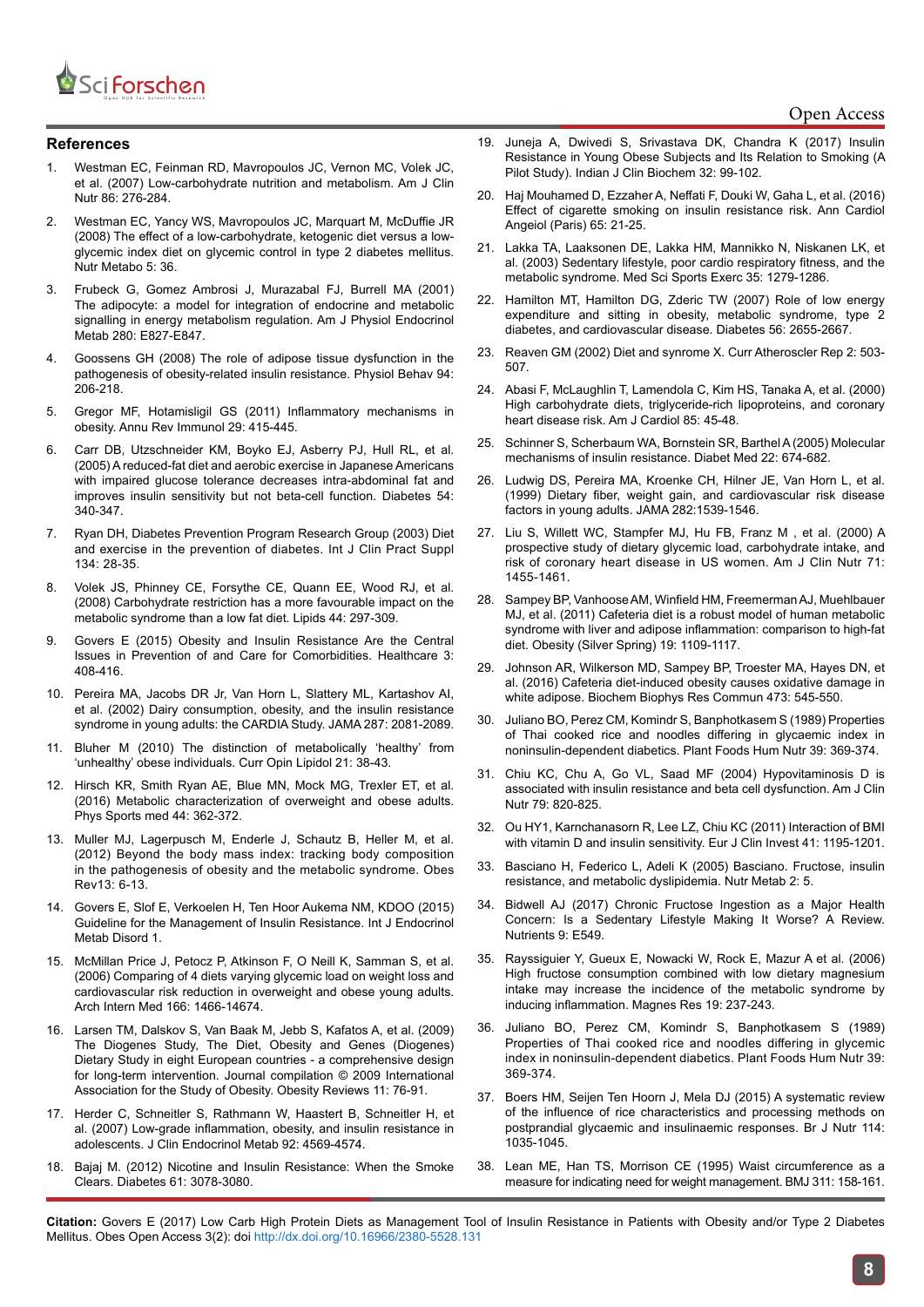

- 39. [Millar SR, Perry IJ, Van den Broeck J, Phillips CM \(2015\) Optimal](https://www.ncbi.nlm.nih.gov/pubmed/26042771)  [central obesity measurement site for assessing cardiometabolic and](https://www.ncbi.nlm.nih.gov/pubmed/26042771)  [type 2 diabetes risk in middle-aged adults. PLoS One 10: e0129088.](https://www.ncbi.nlm.nih.gov/pubmed/26042771)
- 40. [Han TS, Seidell JC, Currall JE, Morrison CE, Deurenberg P, et al.](https://www.ncbi.nlm.nih.gov/pubmed/9023607)  [\(1997\) The influences of height and age on waist circumference as an](https://www.ncbi.nlm.nih.gov/pubmed/9023607)  [index of adiposity in adults. Int J Obes Relat Metab Disord 21: 83-89.](https://www.ncbi.nlm.nih.gov/pubmed/9023607)
- 41. [WHO \(2004\) Appropriate body-mass index for Asian populations and](https://www.ncbi.nlm.nih.gov/pubmed/14726171)  [its implications for policy and intervention strategies. Lancet 363:](https://www.ncbi.nlm.nih.gov/pubmed/14726171)  [157–163.](https://www.ncbi.nlm.nih.gov/pubmed/14726171)
- 42. [Deurenberg P, Deurenberg-Yap M \(2003\) Validity of body composition](https://www.ncbi.nlm.nih.gov/pubmed/15806909)  [methods across ethnic population groups. In: Elmadfa I, Anklam E,](https://www.ncbi.nlm.nih.gov/pubmed/15806909)  [König JS, eds. Modern aspects of nutrition: present knowledge and](https://www.ncbi.nlm.nih.gov/pubmed/15806909)  [future perspectives. Forum Nutr 56: 299–301.](https://www.ncbi.nlm.nih.gov/pubmed/15806909)
- 43. [WHO \(2008\) Waist Circumference and Waist–Hip Ratio: Report of a](http://www.who.int/nutrition/publications/obesity/WHO_report_waistcircumference_and_waisthip_ratio/en/)  [WHO Expert Consultation. Geneva, 8–11.](http://www.who.int/nutrition/publications/obesity/WHO_report_waistcircumference_and_waisthip_ratio/en/)
- 44. [Avenell A, Brown TJ, McGee MA Campbell MK, Grant AM, et al.](https://www.ncbi.nlm.nih.gov/pubmed/15250842)  [\(2004\) What are the long term benefits of weight reducing diets in](https://www.ncbi.nlm.nih.gov/pubmed/15250842)  [adults? A systematic review of randomised controlled trials. J Hum](https://www.ncbi.nlm.nih.gov/pubmed/15250842)  [Nutr Diet 17: 317-335.](https://www.ncbi.nlm.nih.gov/pubmed/15250842)
- 45. [Stevens J, Truesdale KP, McClain J E, Cai J \(2006\) The definition of](https://www.ncbi.nlm.nih.gov/pubmed/16302013)  [weight maintenance. Int J Obes 30: 391-399.](https://www.ncbi.nlm.nih.gov/pubmed/16302013)
- 46. [Govers E, Seidell JC, Visser M, Brouwer IA \(2014\) Weight related](https://www.ncbi.nlm.nih.gov/pubmed/25257816)  [health status of patientstreatedby dietitians in primary care practice:](https://www.ncbi.nlm.nih.gov/pubmed/25257816)  [first results of a cohort study. BMC Fam Pract 15: 161.](https://www.ncbi.nlm.nih.gov/pubmed/25257816)
- 47. [Wing RR, Marcus MD, Epstein LH, Salata R \(1987\) Type II diabetic](https://www.ncbi.nlm.nih.gov/pubmed/3677974)  [subjects lose less weight than their overweight nondiabetic spouses.](https://www.ncbi.nlm.nih.gov/pubmed/3677974)  [Diabetes Care 10: 563-566.](https://www.ncbi.nlm.nih.gov/pubmed/3677974)
- 48. [Astrup A, Rossner S \(2000\) Lessons from obesity management](https://www.ncbi.nlm.nih.gov/pubmed/12119640)  [programmes: greater initial weight loss improves long-term](https://www.ncbi.nlm.nih.gov/pubmed/12119640)  [maintenance. Obes Rev 1: 17-91.](https://www.ncbi.nlm.nih.gov/pubmed/12119640)
- 49. [Mazza AD, Pratley RE, Smith SR \(2011\) Beta-cell preservation…Is](https://www.ncbi.nlm.nih.gov/pubmed/22580726)  [weight loss the answer? Rev Diabet Stud 8: 446-453.](https://www.ncbi.nlm.nih.gov/pubmed/22580726)
- 50. [Shaw K, Gennat H, O'Rourke P, Del Mar C \(2006\) Exercise for](https://www.ncbi.nlm.nih.gov/pubmed/17054187)  [overweight or obesity. Cochrane Database Syst Rev: CD003817.](https://www.ncbi.nlm.nih.gov/pubmed/17054187)
- 51. NICE (2006) Management of obesity: full guidance, March 2006. Clinical guideline: CG189.
- 52. [Wood PD, Stefanick ML, Dreon DM, Frey-Hewitt B, Garay SC, et al.](https://www.ncbi.nlm.nih.gov/pubmed/3173455)  [\(1988\) Changes in plasma lipids and lipoproteins in overweight men](https://www.ncbi.nlm.nih.gov/pubmed/3173455)  [during weight loss through dieting as compared with exercise. N Eng](https://www.ncbi.nlm.nih.gov/pubmed/3173455)  [J Med 319: 1173-1179.](https://www.ncbi.nlm.nih.gov/pubmed/3173455)
- 53. [Anderssen SA, Hjermann I, Urdal P, Torjesen PA,](https://www.ncbi.nlm.nih.gov/pubmed/8918511) Holme I (1996) [Improved carbohydrate metabolism after Physical training and dietary](https://www.ncbi.nlm.nih.gov/pubmed/8918511)  [intervention in individuals with the 'atherothrombogenic syndrome '.](https://www.ncbi.nlm.nih.gov/pubmed/8918511)  [Oslo Diet and Exercise Study \(ODES\). A randomized trial. J Intern](https://www.ncbi.nlm.nih.gov/pubmed/8918511)  [Med 240: 203-209.](https://www.ncbi.nlm.nih.gov/pubmed/8918511)
- 54. [Pritchard JE, Nowson CA, Wark JD \(1997\) A worksite program for](https://www.ncbi.nlm.nih.gov/pubmed/8990415)  [overweight middle-aged men achieves lesser weight loss with](https://www.ncbi.nlm.nih.gov/pubmed/8990415)  [exercise than with dietary change. J Am Diet Assoc 97: 37-42.](https://www.ncbi.nlm.nih.gov/pubmed/8990415)
- 55. [Wycherley TP, Moran LJ, Clifton PM, Noakes M, Brinkworth GD](https://www.ncbi.nlm.nih.gov/pubmed/23097268)  [\(2012\) Effects of energy-restricted high-protein, low-fat compared](https://www.ncbi.nlm.nih.gov/pubmed/23097268)  [with standard-protein, low-fat diets: a meta-analysis of randomized](https://www.ncbi.nlm.nih.gov/pubmed/23097268)  [controlled trials. Am J ClinNutr 96: 1281-1298.](https://www.ncbi.nlm.nih.gov/pubmed/23097268)
- 56. [Yancy WS, Olsen MK, Guyton JR, Bakst RP, Westman EC \(2004\) A](https://www.ncbi.nlm.nih.gov/pubmed/15148063)  [low-carbohydrate, ketogenic diet versus a low-fat diet to treat obesity](https://www.ncbi.nlm.nih.gov/pubmed/15148063)  [and hyperlipidemia: a randomized, controlled trial. Ann Intern Med](https://www.ncbi.nlm.nih.gov/pubmed/15148063)  [140: 769-777.](https://www.ncbi.nlm.nih.gov/pubmed/15148063)
- 57. [Volek JS, Sharman MJ, Gómez AL, Judelson DA, Rubin MR, et al.](https://www.ncbi.nlm.nih.gov/pmc/articles/PMC538279/)  [\(2004\) Comparison of energy-restricted very low-carbohydrate and](https://www.ncbi.nlm.nih.gov/pmc/articles/PMC538279/)  [low-fat diets on weight loss and body composition in overweight men](https://www.ncbi.nlm.nih.gov/pmc/articles/PMC538279/)  [and women. Nutr Metab1: 13.](https://www.ncbi.nlm.nih.gov/pmc/articles/PMC538279/)
- 58. [Samaha FF, Iqbal N, Seshadri P, Chicano KL, Daily DA, et al. \(2003\)](https://www.ncbi.nlm.nih.gov/pubmed/12761364) [A low-carbohydrate as compared with a low-fat diet in severe obesity.](https://www.ncbi.nlm.nih.gov/pubmed/12761364) [N Engl J Med 348: 2074-2081.](https://www.ncbi.nlm.nih.gov/pubmed/12761364)
- 59. [Wing RR1, Hill JO \(2001\) Successful weight loss maintenance. Annu](https://www.ncbi.nlm.nih.gov/pubmed/11375440) [Rev Nutr 21: 323-341.](https://www.ncbi.nlm.nih.gov/pubmed/11375440)
- 60. [Jensen MD, Ryan DH, Apovian CM, Ard JD, Comuzzie AG, et](https://www.ncbi.nlm.nih.gov/pubmed/24222017) [al. \(2014\) 2013 AHA/ACC/TOS guideline for the management of](https://www.ncbi.nlm.nih.gov/pubmed/24222017) [overweight and obesity in adults: a report of the American College](https://www.ncbi.nlm.nih.gov/pubmed/24222017) [of Cardiology/American Heart Association Task Force on Practice](https://www.ncbi.nlm.nih.gov/pubmed/24222017) [Guidelines and The Obesity Society. Circulation 129: S102-S138.](https://www.ncbi.nlm.nih.gov/pubmed/24222017)
- 61. [Thomas JG, Bond DS, Phelan S, Hill JO, Wing RR \(2014\) Weight-loss](https://www.ncbi.nlm.nih.gov/pubmed/24355667) [maintenance for 10 years in the National Weight Control Registry. Am](https://www.ncbi.nlm.nih.gov/pubmed/24355667) [J Prev Med 46: 17-23.](https://www.ncbi.nlm.nih.gov/pubmed/24355667)
- 62. [McGrice M, Porter J \(2017\) The Effect of Low Carbohydrate Diets on](https://www.ncbi.nlm.nih.gov/pubmed/28264433) [Fertility Hormones and Outcomes in Overweight and Obese Women:](https://www.ncbi.nlm.nih.gov/pubmed/28264433) [A Systematic Review. Nutrients 9: 204.](https://www.ncbi.nlm.nih.gov/pubmed/28264433)
- 63. [Konz EC, Anderson JW \(2001\) Obesity and Disease Management:](https://www.ncbi.nlm.nih.gov/pubmed/11707561) [Effects of Weight Loss on Comorbid Conditions.](https://www.ncbi.nlm.nih.gov/pubmed/11707561) Obes Res 9 Suppl [4: 326S-334S.](https://www.ncbi.nlm.nih.gov/pubmed/11707561)
- 64. [Nordmann AJ, Nordmann A, Briel M, Keller U, Yancy WS Jr, et al.](https://www.ncbi.nlm.nih.gov/pubmed/16476868) [\(2006\) Effects of low-carbohydrate vs low-fat diets on weight loss and](https://www.ncbi.nlm.nih.gov/pubmed/16476868) [cardiovascular risk factors: a meta-analysis of randomized controlled](https://www.ncbi.nlm.nih.gov/pubmed/16476868) [trials. Arch Intern Med 166: 285-293.](https://www.ncbi.nlm.nih.gov/pubmed/16476868)
- 65. [Hu T, Mills KT, Yao L, Demanelis K, Eloustaz M, et al. \(2012\) Effects of](https://www.ncbi.nlm.nih.gov/pubmed/23035144) [low-carbohydrate diets versus low-fat diets on metabolic risk factors: a](https://www.ncbi.nlm.nih.gov/pubmed/23035144) [meta-analysis of randomized controlled clinical trials. Am J Epidemiol](https://www.ncbi.nlm.nih.gov/pubmed/23035144) [176 Suppl 7: S44-S54.](https://www.ncbi.nlm.nih.gov/pubmed/23035144)
- 66. [Vink RG, Roumans NJ, Čajlaković M, Cleutjens JPM, Boekschoten](https://www.ncbi.nlm.nih.gov/pubmed/28179648) [MV, et al. \(2017\) Diet-induced weight loss decreases adipose tissue](https://www.ncbi.nlm.nih.gov/pubmed/28179648) [oxygen tension with parallel changes in adipose tissue phenotype and](https://www.ncbi.nlm.nih.gov/pubmed/28179648) [insulin sensitivity in overweight humans. Int J Obes \(Lond\) 41: 722-728.](https://www.ncbi.nlm.nih.gov/pubmed/28179648)
- 67. [Franz MJ, Boucher JL, Rutten-Ramos S, VanWormer JJ \(2015\)](https://www.ncbi.nlm.nih.gov/pubmed/25935570) [Lifestyle weight-loss intervention outcomes in overweight and obese](https://www.ncbi.nlm.nih.gov/pubmed/25935570) [adults with type 2 diabetes: a systematic review and meta-analysis of](https://www.ncbi.nlm.nih.gov/pubmed/25935570) [randomized clinical trials. J Acad Nutr Diet 115: 1447-1463.](https://www.ncbi.nlm.nih.gov/pubmed/25935570)
- 68. [Feinman RD, Pogozelski WK, Astrup A, Bernstein RK, Fine EJ, et](https://www.ncbi.nlm.nih.gov/pubmed/25287761) [al. \(2015\) Dietary carbohydrate restriction as the first approach in](https://www.ncbi.nlm.nih.gov/pubmed/25287761) [diabetes management: critical review and evidence base. Nutrition](https://www.ncbi.nlm.nih.gov/pubmed/25287761) [31: 1-13.](https://www.ncbi.nlm.nih.gov/pubmed/25287761)
- 69. [Ajala O, English P, Pinkney J \(2013\) Systematic review and meta](https://www.ncbi.nlm.nih.gov/pubmed/23364002)[analysis of different dietary approaches to the management of type 2](https://www.ncbi.nlm.nih.gov/pubmed/23364002) [diabetes. Am J Clin Nutr 97: 505-516.](https://www.ncbi.nlm.nih.gov/pubmed/23364002)
- 70. [Westman EC, Yancy WS Jr, Mavropoulos JC, Marquart M, McDuffie](https://www.ncbi.nlm.nih.gov/pubmed/19099589) [JR \(2008\) The effect of a low-carbohydrate, ketogenic diet versus a](https://www.ncbi.nlm.nih.gov/pubmed/19099589) [low-glycemic index diet on glycemic control in type 2 diabetes mellitus.](https://www.ncbi.nlm.nih.gov/pubmed/19099589) [Nutr Metab \(Lond\) 5: 36.](https://www.ncbi.nlm.nih.gov/pubmed/19099589)
- 71. [Normandin E, Chmelo E, Lyles MF, Marsh AP, Nicklas BJ \(2017\)](https://www.ncbi.nlm.nih.gov/pubmed/27741216) [Effect of Resistance Training and Caloric Restriction on the Metabolic](https://www.ncbi.nlm.nih.gov/pubmed/27741216) [Syndrome. Med Sci Sports Exerc 49: 413-419.](https://www.ncbi.nlm.nih.gov/pubmed/27741216)
- 72. [Miller CT, Fraser SF, Levinger I, Straznicky NE, Dixon JB, et al. \(2013\)](https://www.ncbi.nlm.nih.gov/pubmed/24409219) [The effects of exercise training in addition to energy restriction on](https://www.ncbi.nlm.nih.gov/pubmed/24409219) [functional capacities and body composition in obese adults during](https://www.ncbi.nlm.nih.gov/pubmed/24409219) [weight loss: a systematic review. PLoS One 8: e81692.](https://www.ncbi.nlm.nih.gov/pubmed/24409219)
- 73. [Stefanaki C, Peppa M, Boschiero D, Chrousos GP \(2016\) Healthy](https://www.ncbi.nlm.nih.gov/pubmed/27434725) [overweight/obese youth: early osteosarcopenic obesity features. Eur](https://www.ncbi.nlm.nih.gov/pubmed/27434725) [J Clin Invest 46: 767-778.](https://www.ncbi.nlm.nih.gov/pubmed/27434725)
- 74. [Wylie-Rosett J, Aebersold K, Conlon B, Isasi CR, Ostrovsky NW](https://www.ncbi.nlm.nih.gov/pubmed/23266565) [\(2013\) Health effects of low-carbohydrate diets: where should new](https://www.ncbi.nlm.nih.gov/pubmed/23266565) [research go? Curr Diab Rep 13: 271-278.](https://www.ncbi.nlm.nih.gov/pubmed/23266565)
- 75. [Kirk JK, Graves DE, Craven TE, Lipkin EW, Austin M, et al. \(2008\)](https://www.ncbi.nlm.nih.gov/pubmed/18155993) [Restricted-carbohydrate diets in patients with type 2 diabetes: a meta](https://www.ncbi.nlm.nih.gov/pubmed/18155993)[analysis. J Am Diet Assoc 108: 91-100.](https://www.ncbi.nlm.nih.gov/pubmed/18155993)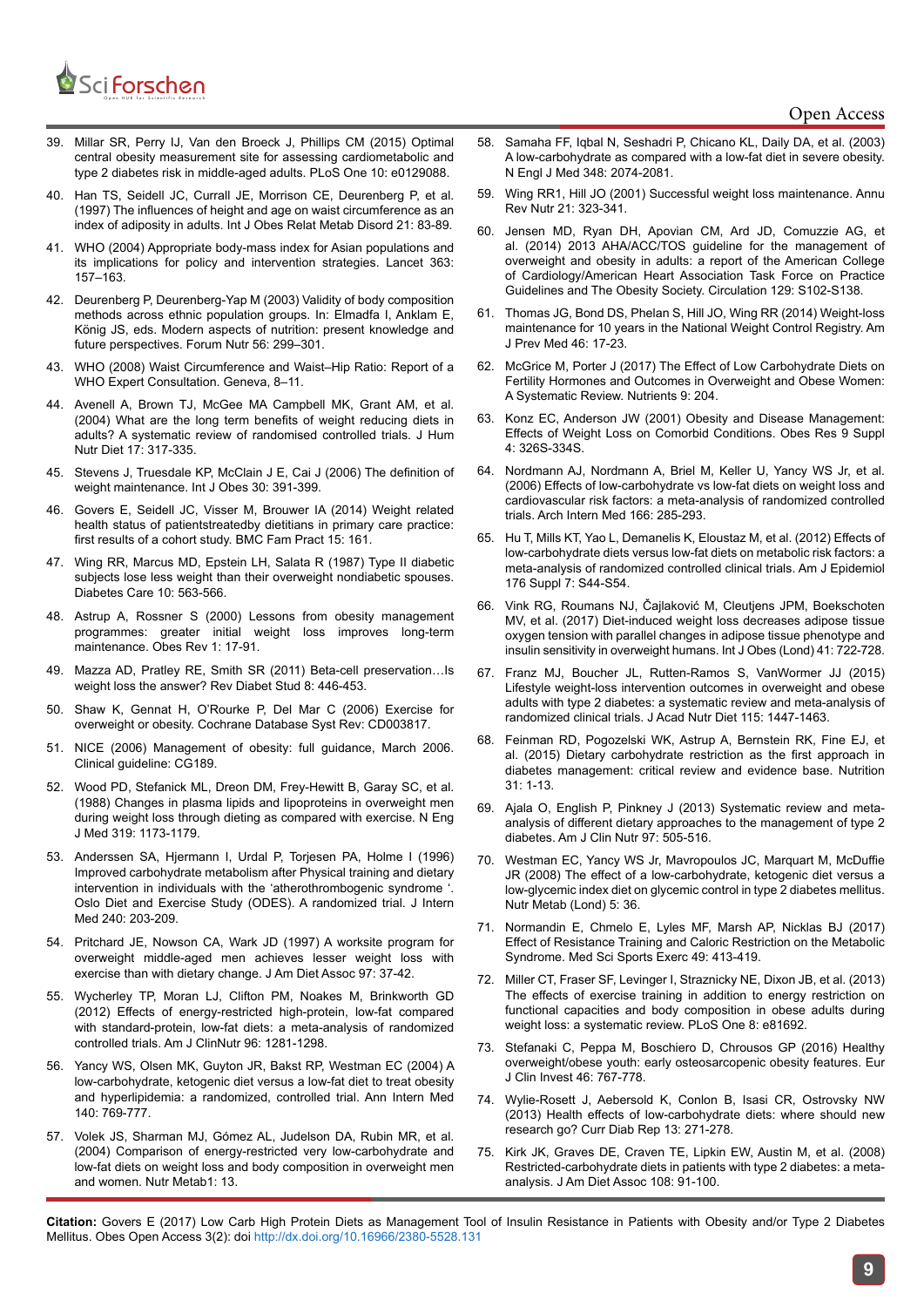

## Open Access

- 76. [de Zwaan M \(2001\) Binge eating disorder and obesity. Int J Obes](https://www.ncbi.nlm.nih.gov/pubmed/11466589)  [Relat Metab Disord 25 Suppl 1: S51-S55.](https://www.ncbi.nlm.nih.gov/pubmed/11466589)
- 77. [Berkman ND, Brownley KA, Peat CM, Lohr KN, Cullen KE, et al. \(2015\)](https://www.ncbi.nlm.nih.gov/pubmedhealth/PMH0084317/)  [Management and Outcomes of Binge-Eating Disorder. Comparative](https://www.ncbi.nlm.nih.gov/pubmedhealth/PMH0084317/)  [Effectiveness Reviews: 160.](https://www.ncbi.nlm.nih.gov/pubmedhealth/PMH0084317/)
- 78. [Brownley KA, Berkman ND, Peat CM, Lohr KN, Cullen KE, et al.](https://www.ncbi.nlm.nih.gov/pubmed/27367316)  [\(2016\) Binge-Eating Disorder in Adults: A Systematic Review and](https://www.ncbi.nlm.nih.gov/pubmed/27367316)  [Meta-analysis. Ann Intern Med 165: 409-420.](https://www.ncbi.nlm.nih.gov/pubmed/27367316)
- 79. [Vetter ML, Amaro A, Volger S \(2014\) Nutritional management of type 2](https://www.ncbi.nlm.nih.gov/pubmed/24393761)  [diabetes mellitus and obesity and pharmacologic therapies to facilitate](https://www.ncbi.nlm.nih.gov/pubmed/24393761)  [weight loss. Postgrad Med 126: 139-152.](https://www.ncbi.nlm.nih.gov/pubmed/24393761)
- 80. [Miyashita Y, Koide N, Ohtsuka M, Ozaki H, Itoh Y, et al. \(2004\)](https://www.ncbi.nlm.nih.gov/pubmed/15331203)  [Beneficial effect of low carbohydrate in low calorie diets on visceral fat](https://www.ncbi.nlm.nih.gov/pubmed/15331203)  [reduction in type 2 diabetic patients with obesity. Diabetes Res Clin](https://www.ncbi.nlm.nih.gov/pubmed/15331203)  [Pract 65: 235-241.](https://www.ncbi.nlm.nih.gov/pubmed/15331203)
- 81. [Govers E, Slof E, Verkoelen H, Ten Hoor-Aukema NM, KDOO \(2015\)](https://www.harrietverkoelen.nl/media/IJEMD-1-115.pdf)  [Guideline for the Management of Insulin Resistance. Int J Endocrinol](https://www.harrietverkoelen.nl/media/IJEMD-1-115.pdf)  [Metab Disord 1.](https://www.harrietverkoelen.nl/media/IJEMD-1-115.pdf)
- 82. [Krieger JW, Sitren HS, Daniels MJ, Langkamp-Henken B \(2006\)](Krieger JW, Sitren HS, Daniels MJ, Langkamp-Henken B (2006) Effects of variation in protein and carbohydrate intake on body mass and composition during energy restriction: a meta-regression. Am J Clin Nutr.83: 260-274.)  [Effects of variation in protein and carbohydrate intake on body mass](Krieger JW, Sitren HS, Daniels MJ, Langkamp-Henken B (2006) Effects of variation in protein and carbohydrate intake on body mass and composition during energy restriction: a meta-regression. Am J Clin Nutr.83: 260-274.)  [and composition during energy restriction: a meta-regression. Am J](Krieger JW, Sitren HS, Daniels MJ, Langkamp-Henken B (2006) Effects of variation in protein and carbohydrate intake on body mass and composition during energy restriction: a meta-regression. Am J Clin Nutr.83: 260-274.)  [Clin Nutr 83: 260-274.](Krieger JW, Sitren HS, Daniels MJ, Langkamp-Henken B (2006) Effects of variation in protein and carbohydrate intake on body mass and composition during energy restriction: a meta-regression. Am J Clin Nutr.83: 260-274.)
- 83. [Layman DK, Walker DA \(2006\) Potential Importance of Leucine](Layman DK, Walker DA (2006) Potential Importance of Leucine in Treatment of Obesity and the Metabolic Syndrome. J Nutr. 136: 319S-323S.)  [in Treatment of Obesity and the Metabolic Syndrome. J Nutr 136:](Layman DK, Walker DA (2006) Potential Importance of Leucine in Treatment of Obesity and the Metabolic Syndrome. J Nutr. 136: 319S-323S.)  [319S-323S.](Layman DK, Walker DA (2006) Potential Importance of Leucine in Treatment of Obesity and the Metabolic Syndrome. J Nutr. 136: 319S-323S.)
- 84. [Wall BT, Cermak NM, van Loon LJ \(2014\) Dietary Protein](Wall BT, Cermak NM, van Loon LJ (2014) Dietary Protein Considerations to Support Active Aging. Sports Med. 44: S185-194.)  [Considerations to Support Active Aging. Sports Med 44: S185-194.](Wall BT, Cermak NM, van Loon LJ (2014) Dietary Protein Considerations to Support Active Aging. Sports Med. 44: S185-194.)
- 85. [Westerterp-Plantenga MS, Nieuwenhuizen A, Tome D, Soenen](Westerterp-Plantenga MS, Nieuwenhuizen A, Tome D, Soenen S, Westerterp KR (2009) Dietary protein, weight loss, and weight maintenance. Annu Rev Nutr. 29: 21-41)  [S, Westerterp KR \(2009\) Dietary protein, weight loss, and weight](Westerterp-Plantenga MS, Nieuwenhuizen A, Tome D, Soenen S, Westerterp KR (2009) Dietary protein, weight loss, and weight maintenance. Annu Rev Nutr. 29: 21-41)  [maintenance. Annu Rev Nutr 29: 21-41](Westerterp-Plantenga MS, Nieuwenhuizen A, Tome D, Soenen S, Westerterp KR (2009) Dietary protein, weight loss, and weight maintenance. Annu Rev Nutr. 29: 21-41).
- 86. [Gögebakan O, Kohl A, Osterhoff MA, van Baak MA, Jebb SA \(2011\)](G�gebakan O, Kohl A, Osterhoff MA, van Baak MA, Jebb SA (2011) Effects of weight loss and long-term weight maintenance with diets varying in protein and glycemic index on cardiovascular risk factors: the diet, obesity, and genes (DiOGenes) study: a randomi)  [Effects of weight loss and long-term weight maintenance with diets](G�gebakan O, Kohl A, Osterhoff MA, van Baak MA, Jebb SA (2011) Effects of weight loss and long-term weight maintenance with diets varying in protein and glycemic index on cardiovascular risk factors: the diet, obesity, and genes (DiOGenes) study: a randomi)  [varying in protein and glycemic index on cardiovascular risk factors:](G�gebakan O, Kohl A, Osterhoff MA, van Baak MA, Jebb SA (2011) Effects of weight loss and long-term weight maintenance with diets varying in protein and glycemic index on cardiovascular risk factors: the diet, obesity, and genes (DiOGenes) study: a randomi)  [the diet, obesity, and genes \(DiOGenes\) study: a randomized,](G�gebakan O, Kohl A, Osterhoff MA, van Baak MA, Jebb SA (2011) Effects of weight loss and long-term weight maintenance with diets varying in protein and glycemic index on cardiovascular risk factors: the diet, obesity, and genes (DiOGenes) study: a randomi)  [controlled trial. Circulation 124: 2829-2838.](G�gebakan O, Kohl A, Osterhoff MA, van Baak MA, Jebb SA (2011) Effects of weight loss and long-term weight maintenance with diets varying in protein and glycemic index on cardiovascular risk factors: the diet, obesity, and genes (DiOGenes) study: a randomi)
- 87. [Astrup A, Raben A, Geiker N \(2015\) The role of higher protein diets](Astrup A, Raben A, Geiker N (2015) The role of higher protein diets in weight control and obesity-related comorbidities. Int J Obes (Lond). 39:721-726.)  [in weight control and obesity-related comorbidities. Int J Obes \(Lond\)](Astrup A, Raben A, Geiker N (2015) The role of higher protein diets in weight control and obesity-related comorbidities. Int J Obes (Lond). 39:721-726.)  [39: 721-726.](Astrup A, Raben A, Geiker N (2015) The role of higher protein diets in weight control and obesity-related comorbidities. Int J Obes (Lond). 39:721-726.)
- 88. [Damsgaard CT, Papadaki A, Jensen SM, Ritz C, Dalskov SM](Damsgaard CT, Papadaki A, Jensen SM, Ritz C, Dalskov SM (2013) Higher protein diets consumed ad libitum improve cardiovascular risk markers in children of overweight parents from eight European countries. J Nutr. 143: 810-817)  [et al. \(2013\) Higher protein diets consumed ad libitum improve](Damsgaard CT, Papadaki A, Jensen SM, Ritz C, Dalskov SM (2013) Higher protein diets consumed ad libitum improve cardiovascular risk markers in children of overweight parents from eight European countries. J Nutr. 143: 810-817)  [cardiovascular risk markers in children of overweight parents from](Damsgaard CT, Papadaki A, Jensen SM, Ritz C, Dalskov SM (2013) Higher protein diets consumed ad libitum improve cardiovascular risk markers in children of overweight parents from eight European countries. J Nutr. 143: 810-817)  [eight European countries. J Nutr 143: 810-817](Damsgaard CT, Papadaki A, Jensen SM, Ritz C, Dalskov SM (2013) Higher protein diets consumed ad libitum improve cardiovascular risk markers in children of overweight parents from eight European countries. J Nutr. 143: 810-817).
- 89. [Tieland M, Borgonjen-Van den Berg KJ, Van Loon LJ, de Groot LC](Tieland M, Borgonjen-Van den Berg KJ, Van Loon LJ, de Groot LC (2015) Dietary Protein Intake in Dutch Elderly People: A Focus on Protein Sources. Nutrients. 7: 9697-9706.)  [\(2015\) Dietary Protein Intake in Dutch Elderly People: A Focus on](Tieland M, Borgonjen-Van den Berg KJ, Van Loon LJ, de Groot LC (2015) Dietary Protein Intake in Dutch Elderly People: A Focus on Protein Sources. Nutrients. 7: 9697-9706.)  [Protein Sources. Nutrients 7: 9697-9706.](Tieland M, Borgonjen-Van den Berg KJ, Van Loon LJ, de Groot LC (2015) Dietary Protein Intake in Dutch Elderly People: A Focus on Protein Sources. Nutrients. 7: 9697-9706.)
- 90. [Verreijen AM, Verlaan S, Engberink MF, Swinkels S, de Vogel-van](http://ajcn.nutrition.org/content/early/2014/11/26/ajcn.114.090290)  [den Bosch J et al. \(2015\). A high whey protein-, leucine-, and vitamin](http://ajcn.nutrition.org/content/early/2014/11/26/ajcn.114.090290)  [D-enriched supplement preserves muscle mass during intentional](http://ajcn.nutrition.org/content/early/2014/11/26/ajcn.114.090290)  [weight loss in obese older adults: a double-blind randomized](http://ajcn.nutrition.org/content/early/2014/11/26/ajcn.114.090290)  [controlled trial. Am J ClinNutr 101: 279-286.](http://ajcn.nutrition.org/content/early/2014/11/26/ajcn.114.090290)
- 91. [Verreijen AM, Engberink MF, Memelink RG, Plas SE van der,Visser](https://www.ncbi.nlm.nih.gov/pubmed/28166780)  M et al.(2017) [Effect of a high protein diet and/or resistance exercise](https://www.ncbi.nlm.nih.gov/pubmed/28166780)  [on the preservation of fat free mass during weight loss in overweight](https://www.ncbi.nlm.nih.gov/pubmed/28166780)  [and obese older adults: a randomized controlled trial. Nutr J 16: 10.](https://www.ncbi.nlm.nih.gov/pubmed/28166780)
- 92. [de Souza RJ, Mente A, Maroleanu A, Cozma AI, Ha V et al. \(2015\)](https://www.ncbi.nlm.nih.gov/pubmed/?term=de+Souza+RJ%2C+Mente+A%2C+Maroleanu+A%2C+Cozma+AI%2C+Ha+V+et+al.)  [Intake of saturated and trans saturated fatty acids and risk of all-cause](https://www.ncbi.nlm.nih.gov/pubmed/?term=de+Souza+RJ%2C+Mente+A%2C+Maroleanu+A%2C+Cozma+AI%2C+Ha+V+et+al.)  [mortality, cardiovascular disease, and type 2 diabetes: systematic](https://www.ncbi.nlm.nih.gov/pubmed/?term=de+Souza+RJ%2C+Mente+A%2C+Maroleanu+A%2C+Cozma+AI%2C+Ha+V+et+al.)  [review and meta-analysis of observational studies. BMJ 351: h3978.](https://www.ncbi.nlm.nih.gov/pubmed/?term=de+Souza+RJ%2C+Mente+A%2C+Maroleanu+A%2C+Cozma+AI%2C+Ha+V+et+al.)
- 93. [Mozaffarian D, Rimm EB, Herrington DM \(2004\) Dietary fats,](Mozaffarian D, Rimm EB, Herrington DM (2004) Dietary fats, carbohydrate, and progression of coronary atherosclerosis in postmenopausal women. Am J Clin Nutr. 80:1175-1184.)  [carbohydrate, and progression of coronary atherosclerosis in](Mozaffarian D, Rimm EB, Herrington DM (2004) Dietary fats, carbohydrate, and progression of coronary atherosclerosis in postmenopausal women. Am J Clin Nutr. 80:1175-1184.)  [postmenopausal women. Am J Clin Nutr 80: 1175-1184.](Mozaffarian D, Rimm EB, Herrington DM (2004) Dietary fats, carbohydrate, and progression of coronary atherosclerosis in postmenopausal women. Am J Clin Nutr. 80:1175-1184.)
- 94. [Chowdhury R, Warnakula S, Kunutsor S, Crowe F, Ward HA et al.](Chowdhury R, Warnakula S, Kunutsor S, Crowe F, Ward HA et al. (2014) Association of dietary, circulating, and supplement fatty acids with coronary risk: a systematic review and meta-analysis. Ann Intern Med. 160: 398-406.) [\(2014\) Association of dietary, circulating, and supplement fatty acids](Chowdhury R, Warnakula S, Kunutsor S, Crowe F, Ward HA et al. (2014) Association of dietary, circulating, and supplement fatty acids with coronary risk: a systematic review and meta-analysis. Ann Intern Med. 160: 398-406.) [with coronary risk: a systematic review and meta-analysis. Ann Intern](Chowdhury R, Warnakula S, Kunutsor S, Crowe F, Ward HA et al. (2014) Association of dietary, circulating, and supplement fatty acids with coronary risk: a systematic review and meta-analysis. Ann Intern Med. 160: 398-406.) [Med 160: 398-406.](Chowdhury R, Warnakula S, Kunutsor S, Crowe F, Ward HA et al. (2014) Association of dietary, circulating, and supplement fatty acids with coronary risk: a systematic review and meta-analysis. Ann Intern Med. 160: 398-406.)
- 95. [de Oliveira Otto MC, Nettleton JA, Lemaitre RN, Steffen LM,](de Oliveira Otto MC, Nettleton JA, Lemaitre RN, Steffen LM, Kromhout D et al. (2013) Biomarkers of dairy fatty acids and risk of cardiovascular disease in the Multi-ethnic Study of Atherosclerosis. J Am Heart Assoc. 2: e000092.) [Kromhout D et al. \(2013\) Biomarkers of dairy fatty acids and risk of](de Oliveira Otto MC, Nettleton JA, Lemaitre RN, Steffen LM, Kromhout D et al. (2013) Biomarkers of dairy fatty acids and risk of cardiovascular disease in the Multi-ethnic Study of Atherosclerosis. J Am Heart Assoc. 2: e000092.) [cardiovascular disease in the Multi-ethnic Study of Atherosclerosis. J](de Oliveira Otto MC, Nettleton JA, Lemaitre RN, Steffen LM, Kromhout D et al. (2013) Biomarkers of dairy fatty acids and risk of cardiovascular disease in the Multi-ethnic Study of Atherosclerosis. J Am Heart Assoc. 2: e000092.) [Am Heart Assoc 2: e000092.](de Oliveira Otto MC, Nettleton JA, Lemaitre RN, Steffen LM, Kromhout D et al. (2013) Biomarkers of dairy fatty acids and risk of cardiovascular disease in the Multi-ethnic Study of Atherosclerosis. J Am Heart Assoc. 2: e000092.)
- 96. [Chen M, Sun Q, Giovannucci E, Mozaffarian D, Manson JE et al.](https://www.ncbi.nlm.nih.gov/pmc/articles/PMC4243376/) [\(2014\) Dairy consumption and risk of type 2 diabetes: 3 cohorts of US](https://www.ncbi.nlm.nih.gov/pmc/articles/PMC4243376/) [adults and an updated meta-analysis. BMC med 12: 215.](https://www.ncbi.nlm.nih.gov/pmc/articles/PMC4243376/)
- 97. [Mozaffarian D, de Oliveira Otto MC, Lemaitre RN, Fretts AM,](Mozaffarian D, de Oliveira Otto MC, Lemaitre RN, Fretts AM, Hotamisligil G et al. (2013) trans-Palmitoleic acid, other dairy fat biomarkers, and incident diabetes: the Multi-Ethnic Study of Atherosclerosis (MESA). Am J Clin Nutr. 97: 854-861.) [Hotamisligil G et al. \(2013\) trans-Palmitoleic acid, other dairy](Mozaffarian D, de Oliveira Otto MC, Lemaitre RN, Fretts AM, Hotamisligil G et al. (2013) trans-Palmitoleic acid, other dairy fat biomarkers, and incident diabetes: the Multi-Ethnic Study of Atherosclerosis (MESA). Am J Clin Nutr. 97: 854-861.) [fat biomarkers, and incident diabetes: the Multi-Ethnic Study of](Mozaffarian D, de Oliveira Otto MC, Lemaitre RN, Fretts AM, Hotamisligil G et al. (2013) trans-Palmitoleic acid, other dairy fat biomarkers, and incident diabetes: the Multi-Ethnic Study of Atherosclerosis (MESA). Am J Clin Nutr. 97: 854-861.) [Atherosclerosis \(MESA\). Am J Clin Nutr 97: 854-861.](Mozaffarian D, de Oliveira Otto MC, Lemaitre RN, Fretts AM, Hotamisligil G et al. (2013) trans-Palmitoleic acid, other dairy fat biomarkers, and incident diabetes: the Multi-Ethnic Study of Atherosclerosis (MESA). Am J Clin Nutr. 97: 854-861.)
- 98. [Mozaffarian D, Cao H, King IB, Lemaitre RN, Song X et al. \(2010\)](Mozaffarian D, Cao H, King IB, Lemaitre RN, Song X et al. (2010) Trans-palmitoleic acid, metabolic risk factors, and new-onset diabetes in U.S. adults: a cohort study. Ann Intern Med. 153: 790-799.) [Trans-palmitoleic acid, metabolic risk factors, and new-onset diabetes](Mozaffarian D, Cao H, King IB, Lemaitre RN, Song X et al. (2010) Trans-palmitoleic acid, metabolic risk factors, and new-onset diabetes in U.S. adults: a cohort study. Ann Intern Med. 153: 790-799.) [in U.S. adults: a cohort study. Ann Intern Med 153: 790-799.](Mozaffarian D, Cao H, King IB, Lemaitre RN, Song X et al. (2010) Trans-palmitoleic acid, metabolic risk factors, and new-onset diabetes in U.S. adults: a cohort study. Ann Intern Med. 153: 790-799.)
- 99. [Forouhi NG, Koulman A, Sharp SJ, Imamura F, Kroger Jet al.](https://www.ncbi.nlm.nih.gov/pubmed/25107467) [Differences in the prospective association between individual plasma](https://www.ncbi.nlm.nih.gov/pubmed/25107467) [phospholipid saturated fatty acids and incident type 2 diabetes: the](https://www.ncbi.nlm.nih.gov/pubmed/25107467) [EPIC-InterAct case-cohort study. Lancet Diabetes Endocrinol 2: 810-818.](https://www.ncbi.nlm.nih.gov/pubmed/25107467)
- 100. [Pimpin L, Wu JH, Haskelberg H, Del Gobbo L, Mozaffarian D \(2016\)](Pimpin L, Wu JH, Haskelberg H, Del Gobbo L, Mozaffarian D (2016) Is Butter Back? A Systematic Review and Meta-Analysis of Butter Consumption and Risk of Cardiovascular Disease, Diabetes, and Total Mortality. PLoS One.11: e0158118.) [Is Butter Back? A Systematic Review and Meta-Analysis of Butter](Pimpin L, Wu JH, Haskelberg H, Del Gobbo L, Mozaffarian D (2016) Is Butter Back? A Systematic Review and Meta-Analysis of Butter Consumption and Risk of Cardiovascular Disease, Diabetes, and Total Mortality. PLoS One.11: e0158118.) [Consumption and Risk of Cardiovascular Disease, Diabetes, and](Pimpin L, Wu JH, Haskelberg H, Del Gobbo L, Mozaffarian D (2016) Is Butter Back? A Systematic Review and Meta-Analysis of Butter Consumption and Risk of Cardiovascular Disease, Diabetes, and Total Mortality. PLoS One.11: e0158118.) [Total Mortality. PLoS One 11: e0158118.](Pimpin L, Wu JH, Haskelberg H, Del Gobbo L, Mozaffarian D (2016) Is Butter Back? A Systematic Review and Meta-Analysis of Butter Consumption and Risk of Cardiovascular Disease, Diabetes, and Total Mortality. PLoS One.11: e0158118.)
- 101. [Imamura F, Micha R, Wu JHY, de Oliveira Otto M, Otite FO, et al.](https://www.ncbi.nlm.nih.gov/pubmed/27434027) [\(2016\) Effects of saturated fat, polyunsaturated fat, monounsaturated](https://www.ncbi.nlm.nih.gov/pubmed/27434027) [fat, and carbohydrate on glucose-insulin homeostasis: a systematic](https://www.ncbi.nlm.nih.gov/pubmed/27434027) [review and meta-analysis of randomised controlled feeding trials.](https://www.ncbi.nlm.nih.gov/pubmed/27434027) [PLoS Med 13: e1002087.](https://www.ncbi.nlm.nih.gov/pubmed/27434027)
- 102. [Jump DB, Depner CM, Tripathy S, Lytle KA \(2015\) Potential for dietary](https://www.ncbi.nlm.nih.gov/pubmed/26567194) [ω-3 fatty acids to prevent nonalcoholic fatty liver disease and reduce](https://www.ncbi.nlm.nih.gov/pubmed/26567194) [the risk of primary liver cancer. AdvNutr 6: 694-702.](https://www.ncbi.nlm.nih.gov/pubmed/26567194)
- 103. [Du S, Jin J, Fang W, Su Q, et al. \(2015\) Does Fish Oil Have an](https://www.ncbi.nlm.nih.gov/pubmed/26571503) [Anti-Obesity Effect in Overweight/Obese Adults? A Meta-Analysis of](https://www.ncbi.nlm.nih.gov/pubmed/26571503) [Randomized Controlled Trials. PLoS One 10: e0142652.](https://www.ncbi.nlm.nih.gov/pubmed/26571503)
- 104. [Jacobo-Cejudo MG, Valdés-Ramos R, Guadarrama-López AL,](https://www.ncbi.nlm.nih.gov/pubmed/28587203) [Pardo-Morales RV, Martínez-Carrillo BE, et al. \(2017\) Effect of n-3](https://www.ncbi.nlm.nih.gov/pubmed/28587203) [Polyunsaturated Fatty Acid Supplementation on Metabolic and](https://www.ncbi.nlm.nih.gov/pubmed/28587203) [Inflammatory Biomarkers in Type 2 Diabetes Mellitus Patients.](https://www.ncbi.nlm.nih.gov/pubmed/28587203) [Nutrients 9: E573.](https://www.ncbi.nlm.nih.gov/pubmed/28587203)
- 105. [Renzaho AM, Halliday JA, Nowson C \(2011\). Vitamin D, obesity, and](https://www.ncbi.nlm.nih.gov/pubmed/21704500) [obesity-related chronic disease among ethnic minorities: a systematic](https://www.ncbi.nlm.nih.gov/pubmed/21704500) [review. Nutrition 27: 868-879.](https://www.ncbi.nlm.nih.gov/pubmed/21704500)
- 106. [LorvandAmiri H, Agah S, Mousavi SN, Hosseini AF, Shidfar F \(2016\)](https://www.ncbi.nlm.nih.gov/pubmed/27631178) [Regression of non-alcoholic fatty liver by vitamin D supplement: a](https://www.ncbi.nlm.nih.gov/pubmed/27631178) [double-blind randomized controlled trial. Arch Iran Med 19: 631-638.](https://www.ncbi.nlm.nih.gov/pubmed/27631178)
- 107. [Al Masri M, Romain AJ, Boegner C, Maimoun L, Mariano-Goulart D,](https://www.ncbi.nlm.nih.gov/pubmed/28177726) [et al. \(2017\) Vitamin D status is not related to insulin resistance in](https://www.ncbi.nlm.nih.gov/pubmed/28177726) [different phenotypes of moderate obesity. Appl Physiol Nutr Metab 42:](https://www.ncbi.nlm.nih.gov/pubmed/28177726) [438-442.](https://www.ncbi.nlm.nih.gov/pubmed/28177726)
- 108. [Karelis AD, Rabasa-Lhoret R \(2014\) Characterization of metabolically](http://www.diabet-metabolism.com/article/S1262-3636(14)00048-2/abstract) [healthy but obese individuals: Should we add vitamin D to the puzzle?](http://www.diabet-metabolism.com/article/S1262-3636(14)00048-2/abstract) [Diabetes & metabolism 5: 319–321.](http://www.diabet-metabolism.com/article/S1262-3636(14)00048-2/abstract)
- 109. [Pannu PK, Zhao Y, Soares MJ \(2016\) Reductions in body weight and](https://www.ncbi.nlm.nih.gov/pubmed/26923506) [percent fat mass increase the vitamin D status of obese subjects: a](https://www.ncbi.nlm.nih.gov/pubmed/26923506) [systematic review and metaregression analysis. Nutr Res 36: 201-213.](https://www.ncbi.nlm.nih.gov/pubmed/26923506)
- 110. [Mallard SR, Howe AS, Houghton LA \(2016\) Vitamin D status and](http://ajcn.nutrition.org/content/early/2016/09/06/ajcn.116.136879.abstract) [weight loss: a systematic review and meta-analysis of randomized](http://ajcn.nutrition.org/content/early/2016/09/06/ajcn.116.136879.abstract) [and nonrandomized controlled weight-loss trials. Am J Clin Nutr 104:](http://ajcn.nutrition.org/content/early/2016/09/06/ajcn.116.136879.abstract) [1151-1159.](http://ajcn.nutrition.org/content/early/2016/09/06/ajcn.116.136879.abstract)